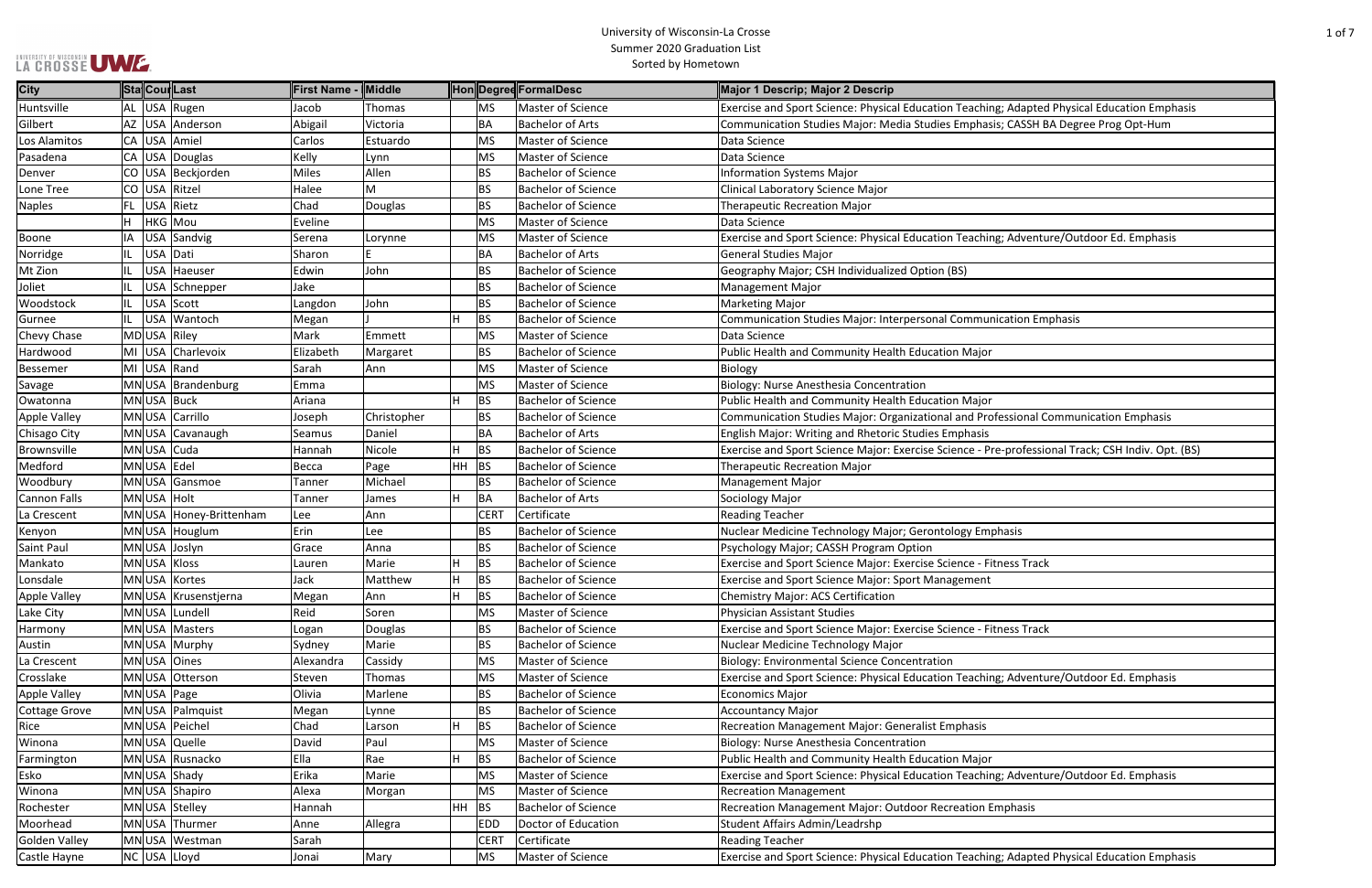| Adventure/Outdoor Ed. Emphasis             |
|--------------------------------------------|
| <b>centration</b>                          |
| <b>Adapted Physical Education Emphasis</b> |
| <b>Adapted Physical Education Emphasis</b> |
|                                            |
| <b>Adapted Physical Education Emphasis</b> |
| <b>Adapted Physical Education Emphasis</b> |
|                                            |
|                                            |
|                                            |
|                                            |
|                                            |
| SH Individualized Option (BS)              |
|                                            |
|                                            |
|                                            |
|                                            |
| is                                         |
|                                            |
| is                                         |
|                                            |
|                                            |
|                                            |
| dia Emphasis                               |
|                                            |
|                                            |
|                                            |
|                                            |
|                                            |
| dividualized Option (BS)                   |
| Adventure/Outdoor Ed. Emphasis             |
|                                            |
|                                            |
|                                            |
| ss Track                                   |
|                                            |
|                                            |
| ss Track                                   |
|                                            |
| ation Emphasis                             |
|                                            |
|                                            |
| is                                         |
|                                            |
|                                            |
| is                                         |
|                                            |
| is                                         |
| ss Track                                   |

| <b>West Seneca</b>      |             | NY USA Urbanczyk     | Felicia-Ann   | Kelsey        |           | MS          | Master of Science                  | Exercise and Sport Science: Physical Education Teaching; Adventure/Outdoor Ed. Emphasis      |
|-------------------------|-------------|----------------------|---------------|---------------|-----------|-------------|------------------------------------|----------------------------------------------------------------------------------------------|
| Portland                |             | OR USA Abdelgawad    | Ahmed         |               |           | <b>BS</b>   | <b>Bachelor of Science</b>         | Finance Major: Risk, Insurance and Financial Planning Concentration                          |
| <b>Grove City</b>       |             | PA USA Hartwig       | Rhyanne       | Elizabeth     |           | <b>MS</b>   | Master of Science                  | Exercise and Sport Science: Physical Education Teaching; Adapted Physical Education Emphasis |
| Watertown               |             | SD   USA   Werner    | McKenzie      |               |           | MS          | Master of Science                  | Exercise and Sport Science: Physical Education Teaching; Adapted Physical Education Emphasis |
| Chennai                 |             | TN   IND   Rajendran | Mohan         |               |           | <b>MS</b>   | Master of Science                  | Data Science                                                                                 |
| Aledo                   |             | TX USA Bach          | Lauren        | Emily         |           | <b>MS</b>   | Master of Science                  | Exercise and Sport Science: Physical Education Teaching; Adapted Physical Education Emphasis |
| Porter                  |             | TX   USA   Finco     | Ricky         | Christopher   |           | <b>MS</b>   | Master of Science                  | Exercise and Sport Science: Physical Education Teaching; Adapted Physical Education Emphasis |
| <b>Dallas</b>           |             | TX   USA   Harris    | Ashli         | Elizabeth     |           | <b>BS</b>   | <b>Bachelor of Science</b>         | <b>Marketing Major</b>                                                                       |
| Frisco                  |             | TX   USA   Nguyen    | Katherine     | Thi           |           | <b>MS</b>   | Master of Science                  | Data Science                                                                                 |
| Chester                 |             | VA USA Ziegler       | Kaylee        |               |           | <b>BS</b>   | <b>Bachelor of Science</b>         | Sociology Major                                                                              |
| Kirkland                |             | WA USA Bolotin       | Eli           |               |           | MS          | Master of Science                  | Data Science                                                                                 |
| <b>Wisconsin Rapids</b> |             | WI USA Acker         | Alexa         | Lauren        |           | <b>BS</b>   | <b>Bachelor of Science</b>         | Psychology Major                                                                             |
| <b>Gays Mills</b>       |             | WI USA Alexander     | Charlotte     | Marie         |           | <b>BS</b>   | <b>Bachelor of Science</b>         | Biology Major: Plant and Fungal Biology Concentration; CSH Individualized Option (BS)        |
| La Crosse               |             | WI USA Anderson      | Jeremy        | Grant         |           | AA          | Associate of Arts                  | Liberal Arts                                                                                 |
| Jefferson               |             | WI USA Arnold        | Jacob         | Leander       |           | <b>BS</b>   | <b>Bachelor of Science</b>         | <b>Management Major</b>                                                                      |
| Mukwonago               |             | WI USA Ayers         | William       | Charles       |           | <b>BS</b>   | <b>Bachelor of Science</b>         | <b>Communication Studies Major: Media Studies Emphasis</b>                                   |
| Racine                  |             | WI USA Baldwin       | <b>Marcus</b> | Antonio       |           | <b>BS</b>   | <b>Bachelor of Science</b>         | <b>Exercise and Sport Science Major: Sport Management</b>                                    |
| Green Bay               |             | WI USA Barman        | Louisa        |               |           | <b>MEPD</b> | Master of Education - Professional | Professional Development: Learning Community Emphasis                                        |
| Elroy                   |             | WI USA Barreau       | Debra         | Lynne         |           | <b>MSED</b> | Master of Science in Education     | Reading                                                                                      |
| De Pere                 |             | WI USA Bauer         | Hannah        | Majerle       |           | <b>MEPD</b> | Master of Education - Professional | Professional Development: Learning Community Emphasis                                        |
| Menomonie               |             | WI USA Bauer         | Brookelyn     | Nicole        | HH.       | <b>BS</b>   | <b>Bachelor of Science</b>         | Radiation Therapy Major                                                                      |
| Sparta                  |             | WI USA Berg          | Anna          | Kathleen      |           | MSED        | Master of Science in Education     | Reading                                                                                      |
| Holmen                  |             | WI USA Biesterveld   | Hannah        | Lou           |           | BS          | <b>Bachelor of Science</b>         | <b>Therapeutic Recreation Major</b>                                                          |
| Menomonie               |             | WI USA Bilse         | Grant         | <b>Thomas</b> |           | BA          | <b>Bachelor of Arts</b>            | Communication Studies Major: Broadcast and Digital Media Emphasis                            |
| Waukesha                |             | WI USA Birner        | Lauren        | Jennifer      |           | <b>BS</b>   | <b>Bachelor of Science</b>         | <b>General Studies Major</b>                                                                 |
| Onalaska                |             | WI USA Bjornstad     | Karissa       | Pauline       |           | <b>BS</b>   | <b>Bachelor of Science</b>         | Public Health and Community Health Education Major                                           |
| Warrens                 |             | WI USA Bloom         | Nikki         | Marie         |           | <b>MSED</b> | Master of Science in Education     | Reading                                                                                      |
| Pewaukee                |             | WI USA Bloor         | Kelsi         | Alyson        | HH        | <b>BS</b>   | <b>Bachelor of Science</b>         | Health and Wellness Management Major                                                         |
| Oconomowoc              |             | WI USA Borenz        | Joshua        | Robert        | <b>HH</b> | <b>BS</b>   | <b>Bachelor of Science</b>         | Radiation Therapy Major                                                                      |
| Boscobel                |             | WI USA Boughton      | Nate          | Clair         |           | BS          | <b>Bachelor of Science</b>         | Biology Major: Biomedical Science Concentration; CSH Individualized Option (BS)              |
| Mount Hope              |             | WI USA Bradley       | Douglas       | John          |           | <b>MS</b>   | Master of Science                  | Exercise and Sport Science: Physical Education Teaching; Adventure/Outdoor Ed. Emphasis      |
| Camp Douglas            |             | WI USA Briner        | Michelle      | Marie         |           | MSED        | Master of Science in Education     | Reading                                                                                      |
| Menomonee Falls         |             | WI USA Brown         | Ben           | Liam          |           | BS          | <b>Bachelor of Science</b>         | Political Science Major; Public Administration Major                                         |
| Kenosha                 |             | WI USA Buban         | Matthew       | James         |           | <b>BS</b>   | <b>Bachelor of Science</b>         | <b>Radiation Therapy Major</b>                                                               |
| Salem                   |             | WI USA Buchman       | Nikolai       | James         |           | <b>BS</b>   | <b>Bachelor of Science</b>         | Exercise and Sport Science Major: Exercise Science - Fitness Track                           |
| De Pere                 |             | WI USA Buechel       | Meghan        |               |           | <b>BS</b>   | <b>Bachelor of Science</b>         | Microbiology Major: Biomedical Concentration                                                 |
| Oshkosh                 |             | WI USA Buelow        | Cassandra     | Ann           |           | BS          | <b>Bachelor of Science</b>         | Exercise and Sport Science Major: Exercise Science - Fitness Track                           |
| Kaukauna                |             | WI USA Burkart       | Sam           | Michael       |           | BS          | <b>Bachelor of Science</b>         | <b>Finance Major</b>                                                                         |
| Lake Geneva             |             | WI USA Burnette      | Levi          | Scott         |           | <b>BS</b>   | <b>Bachelor of Science</b>         | Recreation Management Major: Community-Based Recreation Emphasis                             |
| Shawano                 | WI USA Burr |                      | Quincy        | April         | HH        | <b>BS</b>   | <b>Bachelor of Science</b>         | Radiation Therapy Major                                                                      |
| Trempealeau             | WI USA Burt |                      | Cheyanne      | Amber         |           | BS          | <b>Bachelor of Science</b>         | Psychology Major                                                                             |
| Belmont                 |             | WI USA Buss          | Jenna         |               |           | MEPD        | Master of Education - Professional | Professional Development: Learning Community Emphasis                                        |
| Manitowoc               |             | WI USA Callen        | Christopher   |               |           | <b>CERT</b> | Certificate                        | <b>Educational Leadership</b>                                                                |
| Waukesha                |             | WI USA Carlson       | Alec          | James         |           | ВS          | <b>Bachelor of Science</b>         | <b>Biology Major: Aquatic Science Concentration</b>                                          |
| Superior                |             | WI USA Cassano       | Christina     |               |           | <b>MEPD</b> | Master of Education - Professional | Professional Development: Learning Community Emphasis                                        |
| Whitefish Bay           |             | WI USA Cerbins       | Ben           | Richard       |           | MSE         | Master of Software Engineering     | Software Engineering                                                                         |
| Green Bay               |             | WI USA Chilson       | Mike          | John          |           | MEPD        | Master of Education - Professional | Professional Development: Learning Community Emphasis                                        |
| Green Bay               |             | WI USA Christy       | MacKenzie     | Marie         |           | <b>BS</b>   | <b>Bachelor of Science</b>         | Exercise and Sport Science Major: Exercise Science - Fitness Track                           |
|                         |             |                      |               |               |           |             |                                    |                                                                                              |

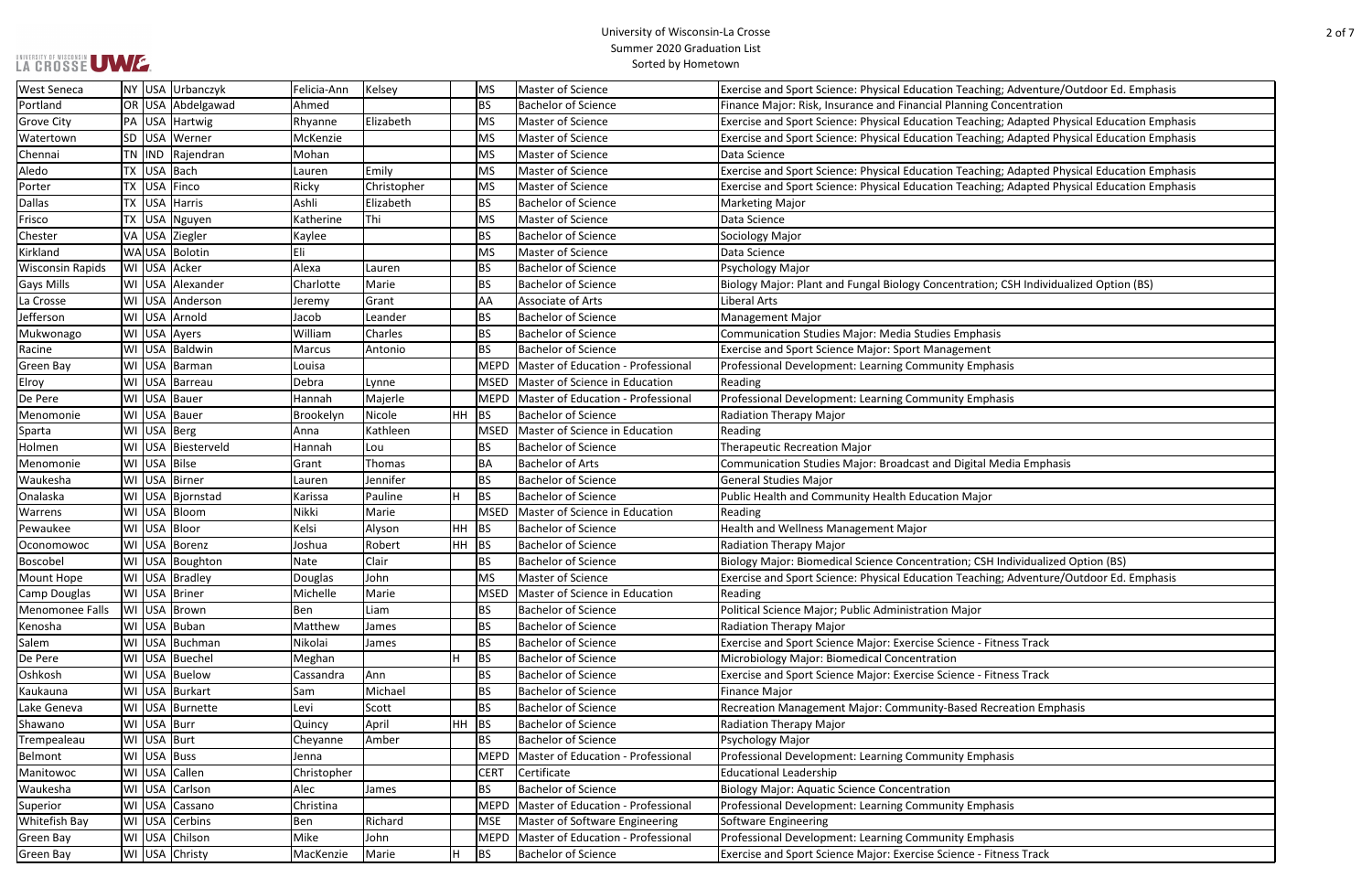| ess Track        |
|------------------|
|                  |
| is               |
|                  |
|                  |
| <b>phasis</b>    |
|                  |
|                  |
|                  |
|                  |
|                  |
|                  |
|                  |
| asis             |
|                  |
|                  |
|                  |
|                  |
|                  |
|                  |
| is               |
|                  |
|                  |
|                  |
|                  |
|                  |
|                  |
| agement Emphasis |
|                  |
|                  |
| is               |
|                  |
|                  |
|                  |
|                  |
|                  |
|                  |
| ation Emphasis   |
|                  |
|                  |
|                  |
| is               |
|                  |
|                  |
|                  |
|                  |
|                  |
|                  |
|                  |
|                  |
|                  |
| ess Track        |
|                  |
|                  |

| Menomonee Falls      |                 | WI USA Cieslewicz  | Kailee        | Rose        |    | <b>BS</b>   | <b>Bachelor of Science</b>         | Exercise and Sport Science Major: Exercise Science - Fitness Track |
|----------------------|-----------------|--------------------|---------------|-------------|----|-------------|------------------------------------|--------------------------------------------------------------------|
| <b>West Bend</b>     |                 | WI USA Clavette    | Emilie        | Marie       |    | MS          | Master of Science                  | Biology                                                            |
| La Crosse            | WI USA Colburn  |                    | Lisa          |             |    | MEPD        | Master of Education - Professional | Professional Development: Learning Community Emphasis              |
| Trempealeau          | WI USA Corey    |                    |               | James       |    | <b>MS</b>   | <b>Master of Science</b>           | <b>Applied Statistics</b>                                          |
| La Crosse            | WI USA Curley   |                    | Madison       | Beatrice    |    | <b>BS</b>   | <b>Bachelor of Science</b>         | Microbiology Major; CSH Individualized Option (BS)                 |
| Chaseburg            | WI USA Dahl     |                    | Erik          | Alfred      | H  | BS          | <b>Bachelor of Science</b>         | Recreation Management Major: Outdoor Recreation Emphasis           |
| Middleton            |                 | WI USA Daugherty   | Julia         | Elizabeth   |    | <b>BS</b>   | <b>Bachelor of Science</b>         | <b>Therapeutic Recreation Major</b>                                |
| Evansville           | WI USA Decker   |                    | Sydney        | Taylor      | HH | BS          | <b>Bachelor of Science</b>         | Radiation Therapy Major                                            |
| Saukville            |                 | WI USA Deering     | Zachary       | David       |    | <b>BS</b>   | <b>Bachelor of Science</b>         | <b>Finance Major</b>                                               |
| Eau Claire           |                 | WI USA Dieckman    | Darian        | Michael     | lн | <b>BS</b>   | <b>Bachelor of Science</b>         | <b>Accountancy Major</b>                                           |
| Jackson              | WI USA Dittloff |                    | Kaitlyn       | Rachel      | H  | BS          | <b>Bachelor of Science</b>         | <b>Therapeutic Recreation Major</b>                                |
| Seymour              |                 | WI USA Doherty     | Garrett       | Gerald      |    | <b>BS</b>   | <b>Bachelor of Science</b>         | <b>Management Major</b>                                            |
| Sparta               | WI USA Dow      |                    | Adam          | Christopher |    | <b>MEPD</b> | Master of Education - Professional | Professional Development: Educational Leadership Emphasis          |
| Lena                 |                 | WI USA Draheim     | Kari          | Renee       |    | <b>BS</b>   | <b>Bachelor of Science</b>         | Recreation Management Major: Tourism Emphasis                      |
| <b>Beaver Dam</b>    | WI USA Drews    |                    | Ron           | Michael     |    | <b>BS</b>   | <b>Bachelor of Science</b>         | <b>Recreation Management Major: Generalist Emphasis</b>            |
| Kewaskum             |                 | WI USA Du Charme   | Lindsey       | lLee        |    | <b>BS</b>   | <b>Bachelor of Science</b>         | Biology Major; CSH Individualized Option (BS)                      |
| Algoma               | WI USA Ebert    |                    | Whitney       | Rochelle    |    | <b>BS</b>   | <b>Bachelor of Science</b>         | Public Health and Community Health Education Major                 |
| Onalaska             | WI USA Egbert   |                    | Joey          |             |    | MS          | Master of Science                  | Biology: Nurse Anesthesia Concentration                            |
| La Crosse            | WI USA Evers    |                    | Hannah        | Camille     |    | MEPD        | Master of Education - Professional | Professional Development: Learning Community Emphasis              |
| <b>Berlin</b>        | WI USA Femali   |                    | Angie         | Lynn        |    | MSED        | Master of Science in Education     | Reading                                                            |
| Appleton             | WI USA Fischer  |                    | Claire        | Marie       | H  | BS          | <b>Bachelor of Science</b>         | Radiation Therapy Major                                            |
| Kimberly             | WI USA Fisher   |                    | Mitchel       | David       |    | <b>BS</b>   | <b>Bachelor of Science</b>         | Finance Major; Marketing Major                                     |
| Arena                | WI USA Forseth  |                    | Olivia        | Louise      |    | <b>BS</b>   | <b>Bachelor of Science</b>         | Nuclear Medicine Technology Major                                  |
| La Crosse            | WI USA Fox      |                    | Teresa        |             |    | <b>CERT</b> | Certificate                        | <b>Reading Teacher</b>                                             |
| Verona               | WI USA Francis  |                    | Adam          | Lee         |    | <b>BS</b>   | <b>Bachelor of Science</b>         | Recreation Management Major: Tourism and Event Management Emphasis |
| Waterford            | WI USA Gallo    |                    | Aaron         | Michael     |    | <b>BS</b>   | <b>Bachelor of Science</b>         | <b>General Studies Major</b>                                       |
| Madison              |                 | WI USA Ganzow      | Mike          | Joseph      |    | <b>BS</b>   | <b>Bachelor of Science</b>         | <b>Exercise and Sport Science Major: Sport Management</b>          |
| De Pere              |                 | WI USA Genovese    | Kristin       | Rose        |    | MEPD        | Master of Education - Professional | Professional Development: Learning Community Emphasis              |
| La Crosse            | WI USA George   |                    | Tricia        |             |    | <b>CERT</b> | Certificate                        | <b>Reading Teacher</b>                                             |
| <b>Green Bay</b>     |                 | WI USA Gerondale   | <b>Bailey</b> | Lauren      |    | <b>BS</b>   | <b>Bachelor of Science</b>         | <b>Psychology Major</b>                                            |
| Greenleaf            | WI USA Gilson   |                    | Jacob         |             |    | <b>BS</b>   | <b>Bachelor of Science</b>         | <b>Exercise and Sport Science Major: Sport Management</b>          |
| Menomonie            |                 | WI USA Goodrich    | Austin        | William     |    | MS          | Master of Science                  | <b>Applied Statistics</b>                                          |
| Sheboygan            |                 | WI USA Gottsacker  | Jordan        | Taylor      | ΙH | BS          | <b>Bachelor of Science</b>         | Nuclear Medicine Technology Major                                  |
| Stratford            | WI USA Grell    |                    | Taylor        | Jean        |    | <b>BS</b>   | <b>Bachelor of Science</b>         | Communication Studies Major: Interpersonal Communication Emphasis  |
| Sparta               | WI USA Haas     |                    | Raven         | Elizabeth   |    | <b>BS</b>   | <b>Bachelor of Science</b>         | Nuclear Medicine Technology Major                                  |
| <b>Rice Lake</b>     | WI USA Hagert   |                    | Trent         | John        |    | <b>BS</b>   | <b>Bachelor of Science</b>         | <b>Finance Major</b>                                               |
| Saint Cloud          |                 | WI USA Halbach     | Brady         | Matthew     |    | <b>BS</b>   | <b>Bachelor of Science</b>         | <b>Exercise and Sport Science Major: Sport Management</b>          |
| <b>Green Bay</b>     |                 | WI USA Hall Torres | Shannon       | Mary        |    | <b>MEPD</b> | Master of Education - Professional | Professional Development: Learning Community Emphasis              |
| Oostburg             |                 | WI USA Hartmann    | Keri          | Lynn        |    | <b>BS</b>   | <b>Bachelor of Science</b>         | <b>Therapeutic Recreation Major</b>                                |
| <b>West Salem</b>    | WI USA Hass     |                    | Colin         | James       |    | <b>BS</b>   | <b>Bachelor of Science</b>         | Public Health and Community Health Education Major                 |
| La Crosse            |                 | WI USA Hatfield    | Julie         |             |    | <b>CERT</b> | Certificate                        | <b>Reading Teacher</b>                                             |
| Verona               |                 | WI USA Hellenbrand | Lindsay       | Anne        | H  | <b>BS</b>   | <b>Bachelor of Science</b>         | Nuclear Medicine Technology Major                                  |
| Menomonie            |                 | WI USA Hermann     | Alexis        | Taylor      | H  | <b>BS</b>   | <b>Bachelor of Science</b>         | Radiation Therapy Major                                            |
| Mc Farland           |                 | WI USA Hermanson   | Camille       | Chapman     | H  | BS          | <b>Bachelor of Science</b>         | Psychology Major                                                   |
| La Crosse            | WI USA Herrera  |                    | Alysia        | Elizabeth   |    | <b>BS</b>   | <b>Bachelor of Science</b>         | Recreation Management Major: Generalist Emphasis                   |
| <b>Stevens Point</b> | WI USA Herzog   |                    | Lindsey       | Marie       |    | <b>BS</b>   | <b>Bachelor of Science</b>         | Nuclear Medicine Technology Major                                  |
| Chetek               | WI USA Hickok   |                    | Dakota        | Allen       | lΗ | BS          | <b>Bachelor of Science</b>         | Exercise and Sport Science Major: Exercise Science - Fitness Track |
| Middleton            | WI USA Hilgers  |                    | Aaron         | Robert      |    | <b>BS</b>   | <b>Bachelor of Science</b>         | Finance Major                                                      |
|                      |                 |                    |               |             |    |             |                                    |                                                                    |

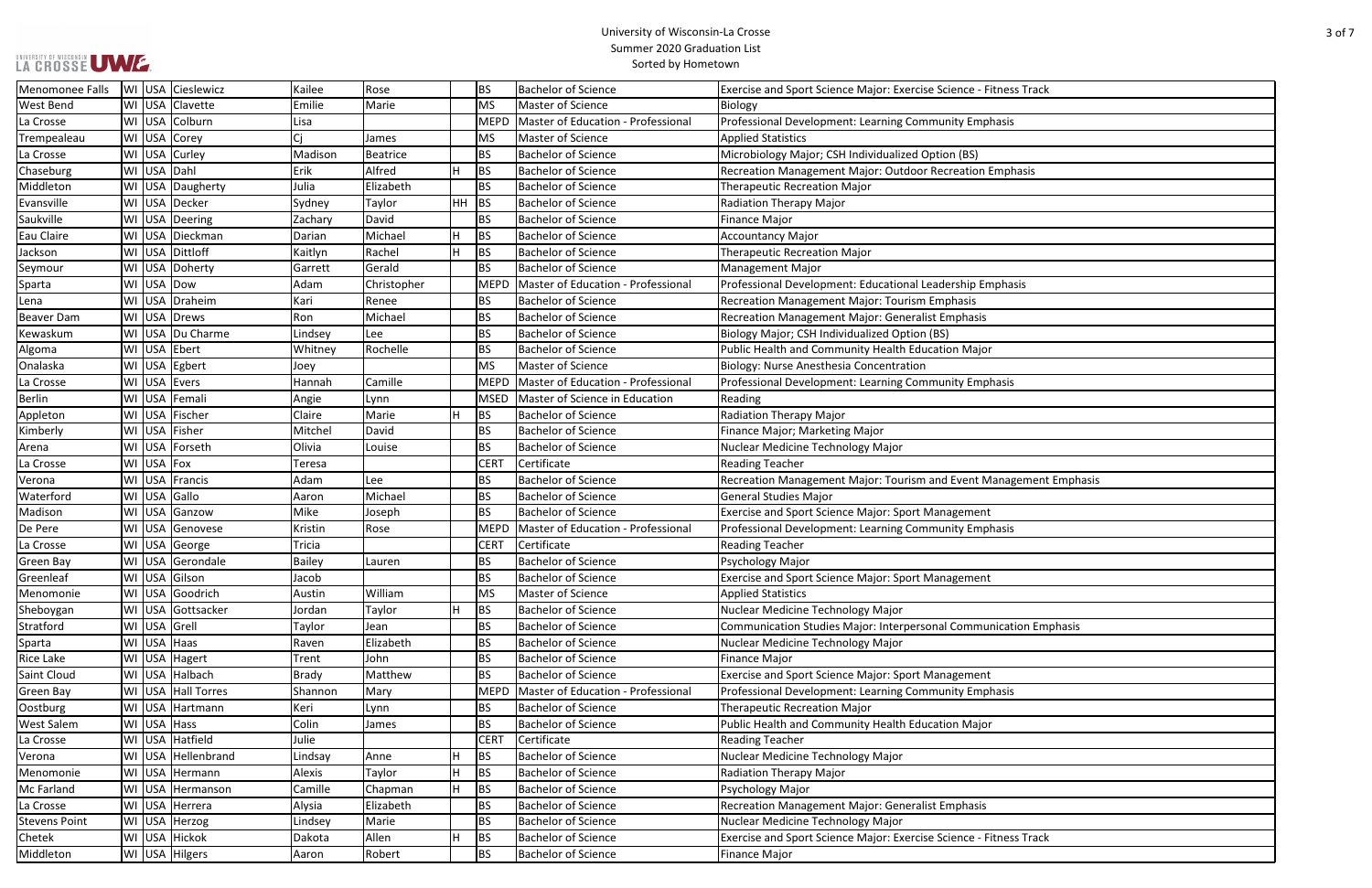| ation Emphasis             |
|----------------------------|
|                            |
|                            |
| agement Emphasis           |
|                            |
|                            |
|                            |
|                            |
|                            |
| is                         |
|                            |
| e-Occupational Thrpy Track |
|                            |
|                            |
|                            |
| ss Track                   |
|                            |
|                            |
|                            |
|                            |
|                            |
|                            |
| professional Track         |
|                            |
| is                         |
|                            |
|                            |
|                            |
|                            |
|                            |
| is                         |
|                            |
|                            |
| is                         |
|                            |
| is                         |
| ss Track                   |
|                            |
|                            |
|                            |
|                            |
|                            |
|                            |
|                            |

| Menomonee Falls      | WI USA Hoffman        | Nick           | David     |     | <b>BS</b>   | <b>Bachelor of Science</b>         | <b>Exercise and Sport Science Major: Sport Management</b>                        |
|----------------------|-----------------------|----------------|-----------|-----|-------------|------------------------------------|----------------------------------------------------------------------------------|
| Waunakee             | WI USA Holden         | Emily          | Kathryn   | н   | <b>BS</b>   | <b>Bachelor of Science</b>         | Public Health and Community Health Education Major                               |
| Appleton             | WI USA Holzschuh      | Claire         | Terese    | H   | <b>BS</b>   | <b>Bachelor of Science</b>         | Public Health and Community Health Education Major                               |
| Tomah                | WI USA Honish         | Sarah          | Ann       |     | <b>BS</b>   | <b>Bachelor of Science</b>         | <b>Radiation Therapy Major</b>                                                   |
| Onalaska             | WI USA Hudson         | Kate           | G         | HH  | <b>BS</b>   | <b>Bachelor of Science</b>         | Public Health and Community Health Education Major                               |
| Wausau               | WI USA Hulett         | JoAnna         | Jean      |     | <b>BS</b>   | <b>Bachelor of Science</b>         | <b>General Studies Major</b>                                                     |
| Markesan             | WI USA Hunter         | Carter         | James     | H   | <b>BS</b>   | <b>Bachelor of Science</b>         | Exercise and Sport Science Major: Sport Management                               |
| Appleton             | WI USA Jacques        | Nathan         | Rupert    | H   | <b>BS</b>   | <b>Bachelor of Science</b>         | Recreation Management Major: Community-Based Recreation Emphasis                 |
| Newton               | WI USA Jaeger         | Brittany       | Danielle  | HH  | <b>BS</b>   | <b>Bachelor of Science</b>         | Public Health and Community Health Education Major                               |
| Cameron              | WI USA Johnson        | Brianna        | Lee       |     | <b>BS</b>   | <b>Bachelor of Science</b>         | Nuclear Medicine Technology Major                                                |
| Madison              | WI USA Johnson        | Pierce         | William   | H   | <b>BS</b>   | <b>Bachelor of Science</b>         | Recreation Management Major: Tourism and Event Management Emphasis               |
| Racine               | WI USA Johnson        | Sarah          | Emily     |     | <b>BS</b>   | <b>Bachelor of Science</b>         | <b>Therapeutic Recreation Major</b>                                              |
| La Crosse            | WI USA Joley          | Amy            | Rebecca   |     | <b>CERT</b> | Certificate                        | <b>Reading Teacher</b>                                                           |
| <b>Mount Calvary</b> | WI USA Kaiser         | Jacob          | Scott     |     | <b>BS</b>   | <b>Bachelor of Science</b>         | <b>Management Major</b>                                                          |
| Oshkosh              | WI USA Kaminski       | Anna           | Marie     | HH. | <b>BS</b>   | <b>Bachelor of Science</b>         | Public Health and Community Health Education Major                               |
| <b>Bangor</b>        | WI USA Karr           | Rebecca        | Marie     | H   | <b>BS</b>   | <b>Bachelor of Science</b>         | Public Health and Community Health Education Major                               |
| La Crosse            | WI USA Kass           | Anna           | Marie     |     | <b>MEPD</b> | Master of Education - Professional | Professional Development: Learning Community Emphasis                            |
| Lake Mills           | WI USA Keach          | Austin         | James     |     | <b>BS</b>   | <b>Bachelor of Science</b>         | <b>Exercise and Sport Science Major: Sport Management</b>                        |
| Hartland             | WI USA Kellerman      | Ally           | Victoria  |     | <b>BS</b>   | <b>Bachelor of Science</b>         | Public Health and Community Health Education Major; Pre-Occupational Thrpy Track |
| Wauwatosa            | WI USA Kelnhofer      | Ryan           | Charles   | H   | <b>BS</b>   | <b>Bachelor of Science</b>         | <b>Exercise and Sport Science Major: Sport Management</b>                        |
| Lyndon Station       | WI USA Kidd           | Alyssa         | Catherine |     | <b>BS</b>   | <b>Bachelor of Science</b>         | Psychology Major; CASSH Program Option                                           |
| Oconomowoc           | WI USA Kimball        | Christian      | Carl      | H   | <b>BS</b>   | <b>Bachelor of Science</b>         | Exercise and Sport Science Major: Exercise Science - Fitness Track               |
| Merrimac             | WI USA Kind           | Danielle       | Mayme     |     | <b>BS</b>   | <b>Bachelor of Science</b>         | Biology Major; CSH Individualized Option (BS)                                    |
| La Crosse            | WI USA Kirchner       | Courtney       | Anne      |     | <b>CER</b>  | Certificate                        | <b>Reading Teacher</b>                                                           |
| Stoddard             | WI USA Kirven         | Hailey         | Sue       |     | AA          | Associate of Arts                  | <b>Liberal Arts</b>                                                              |
| Sparta               | WI USA Klass          | Emily          | Jean      |     | <b>BS</b>   | <b>Bachelor of Science</b>         | <b>General Studies Major</b>                                                     |
| Tomah                | WI USA Klema          | Maria          | Helen     |     | MSED        | Master of Science in Education     | Reading                                                                          |
| <b>West Bend</b>     | WI USA Koehn          | Margaret       | Mary      |     | <b>BS</b>   | <b>Bachelor of Science</b>         | <b>Radiation Therapy Major</b>                                                   |
| Elkhorn              | WI USA Konopski       | Joseph         | Allen     |     | <b>BS</b>   | <b>Bachelor of Science</b>         | Exercise and Sport Science Major: Exercise Science - Pre-professional Track      |
| Holmen               | WI USA Kovacevich     | Hannah         | Joan      |     | <b>BS</b>   | <b>Bachelor of Science</b>         | Public Health and Community Health Education Major                               |
| <b>Sun Prairie</b>   | WI USA Kube           | Vince          | Jeffrey   |     | MEPD        | Master of Education - Professional | Professional Development: Learning Community Emphasis                            |
| Pewaukee             | WI USA Kurth          | Jordan         | Thomas    |     | BS.         | <b>Bachelor of Science</b>         | <b>Marketing Major</b>                                                           |
| Wauzeka              | WI USA Ladwig         | Averi          | Ann       |     | <b>BS</b>   | <b>Bachelor of Science</b>         | Psychology Major; CASSH Program Option                                           |
| Fontana              | WI USA Lagerhausen    | Bridget        | Marie     |     | <b>BS</b>   | <b>Bachelor of Science</b>         | <b>Management Major</b>                                                          |
| Holmen               | WI USA Larson         | Merissa        | Hope      |     | <b>BS</b>   | <b>Bachelor of Science</b>         | Nuclear Medicine Technology Major                                                |
| Green Bay            | WI USA Lasee          | Jamie          | Marie     |     | <b>MEPD</b> | Master of Education - Professional | Professional Development: Learning Community Emphasis                            |
| <b>Stevens Point</b> | WI USA Leahy          | Eryn           | Margaret  |     | <b>BS</b>   | <b>Bachelor of Science</b>         | Public Health and Community Health Education Major                               |
| La Crosse            | WI USA Lee            | GaoNoujah      |           |     | AA          | Associate of Arts                  | Liberal Arts                                                                     |
| <b>Green Bay</b>     | WI USA Lesjack-Decker | Terri          | JoAnn     |     | <b>MEPD</b> | Master of Education - Professional | Professional Development: Learning Community Emphasis                            |
| La Crosse            | WI USA Lewis          | Olivia         | Raechel   |     | BA          | <b>Bachelor of Arts</b>            | Theatre Arts Major: Stage Management Emphasis                                    |
| Green Bay            | WI USA Lonzo          | Katie          | Debra     |     | MEPD        | Master of Education - Professional | Professional Development: Learning Community Emphasis                            |
| Tomah                | WI USA Lusty          | Colton         | Steele    | н   | <b>BS</b>   | <b>Bachelor of Science</b>         | Exercise and Sport Science Major: Exercise Science - Fitness Track               |
| La Crosse            | WI USA Lynaugh        | Thomas         | Stephen   |     | <b>BS</b>   | <b>Bachelor of Science</b>         | Computer Science Major; Economics Major                                          |
| Oconomowoc           | WI USA Macaione       | Domenic        | Steven    |     | <b>BS</b>   | <b>Bachelor of Science</b>         | <b>Management Major</b>                                                          |
| Fitchburg            | WI USA Maier          | Garrett        | Allan     |     | <b>BS</b>   | <b>Bachelor of Science</b>         | <b>Accountancy Major</b>                                                         |
| Green Bay            | WI USA Majkowski      | Natalie        | Marie     | H   | <b>BS</b>   | <b>Bachelor of Science</b>         | <b>Radiation Therapy Major</b>                                                   |
| Sheboygan            | WI USA Mallmann       | <b>Brianna</b> | Ashley    |     | <b>BS</b>   | <b>Bachelor of Science</b>         | Radiation Therapy Major                                                          |
| La Crosse            | WI USA Marcou         | Jacob          | Michael   |     | <b>BA</b>   | <b>Bachelor of Arts</b>            | <b>Economics Major</b>                                                           |
|                      |                       |                |           |     |             |                                    |                                                                                  |

UNIVERSITY OF WISCONSIN UW E.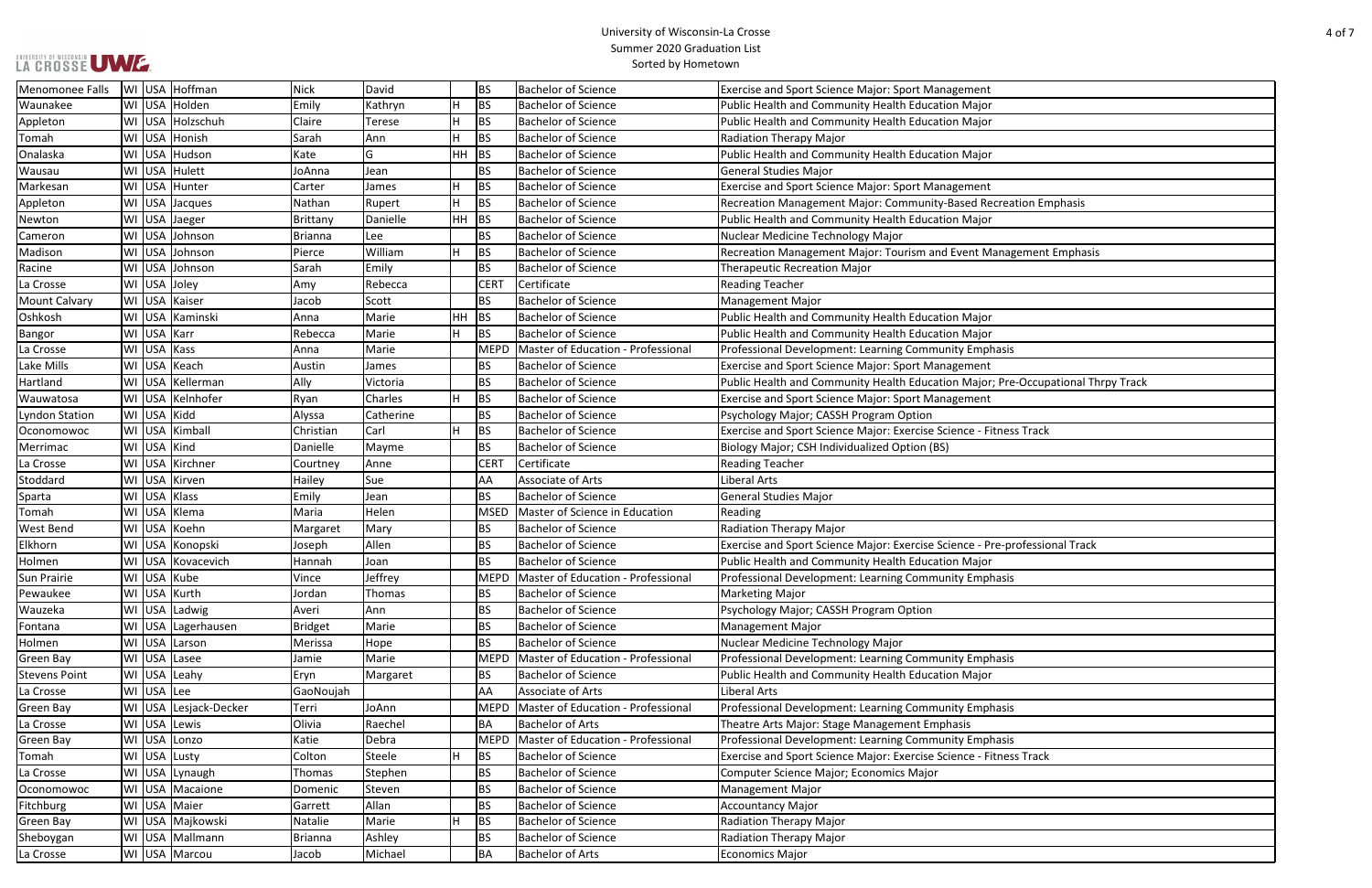| 5 of 7 |
|--------|
|        |
|        |
|        |

| is                                     |
|----------------------------------------|
|                                        |
|                                        |
|                                        |
|                                        |
|                                        |
|                                        |
|                                        |
|                                        |
|                                        |
| is                                     |
|                                        |
|                                        |
|                                        |
|                                        |
|                                        |
|                                        |
| baching Competitive Ath. Concentration |
|                                        |
|                                        |
|                                        |
|                                        |
| aching Competitive Ath. Concentration  |
|                                        |
|                                        |
|                                        |
| ncentration                            |
| is                                     |
| is                                     |
| is                                     |
|                                        |
|                                        |
|                                        |
|                                        |
|                                        |
|                                        |
|                                        |
|                                        |
|                                        |
|                                        |
|                                        |
| ess Track                              |
| is                                     |
| <b>CASSH Program Option</b>            |
|                                        |
|                                        |
| ess Track                              |
| tion                                   |
|                                        |
|                                        |
|                                        |

| <b>Green Bay</b>     | WI USA Martin         | Jeremiah     | Fredreich  |         | <b>BS</b>   | <b>Bachelor of Science</b>         | <b>Management Major</b>                                                                     |
|----------------------|-----------------------|--------------|------------|---------|-------------|------------------------------------|---------------------------------------------------------------------------------------------|
| Kronenwetter         | WI USA Massino        | Julia        | lAnn       |         | MEPD        | Master of Education - Professional | Professional Development: Learning Community Emphasis                                       |
| Oregon               | WI USA Maurice        | Abe          | Thomas     |         | <b>BS</b>   | <b>Bachelor of Science</b>         | <b>Biology Major</b>                                                                        |
| Oconomowoc           | WI USA McCarthey      | Nolan        | John       |         | <b>BS</b>   | <b>Bachelor of Science</b>         | <b>Marketing Major</b>                                                                      |
| <b>Beloit</b>        | WI USA McClellan      | Calvin       | Donald     |         | <b>BS</b>   | <b>Bachelor of Science</b>         | <b>Political Science Major</b>                                                              |
| La Crosse            | WI USA McHenry        | Patrick      | Joseph     |         | <b>MS</b>   | Master of Science                  | Biology: Nurse Anesthesia Concentration                                                     |
| Onalaska             | WI USA McInerney      | Joseph       | Charles    |         | <b>DPT</b>  | Doctor of Physical Therapy         | <b>Physical Therapy</b>                                                                     |
| Janesville           | WI USA McNulty        | Kate         |            |         | <b>CERT</b> | Certificate                        | <b>Educational Leadership</b>                                                               |
| Portage              | WI USA Mehmedi        | Leutrime     |            |         | <b>BS</b>   | <b>Bachelor of Science</b>         | Nuclear Medicine Technology Major                                                           |
| Oconomowoc           | WI USA Meinholz       | Benjamin     | James      |         | <b>BS</b>   | <b>Bachelor of Science</b>         | Recreation Management Major: Generalist Emphasis                                            |
| Sun Prairie          | WI USA Meyer          | Ashley       |            |         | <b>MEPD</b> | Master of Education - Professional | Professional Development: Learning Community Emphasis                                       |
| Oconomowoc           | WI USA Middleton      | Jack         | Patrick    |         | <b>BA</b>   | <b>Bachelor of Arts</b>            | Political Science Major; CASSH BA Degree Prog Opt-Hum                                       |
| La Crosse            | WI USA Miller         | Maggie       | Ann        |         | <b>CERT</b> | Certificate                        | <b>Reading Teacher</b>                                                                      |
| La Crosse            | WI USA Miller         | Scarlet      | Ann        |         | <b>CERT</b> | Certificate                        | <b>Reading Teacher</b>                                                                      |
| Holmen               | WI USA Moore-Lawrence | Bree         |            |         | <b>CERT</b> | Certificate                        | <b>Reading Teacher</b>                                                                      |
| Fond du Lac          | WI USA Morgan         | Erik         | John       |         | BS          | Bachelor of Science                | Exercise and Sport Science Major: Sport Management                                          |
| Roberts              | WI USA Mueller        | Alexis       | Marie      |         | <b>BS</b>   | <b>Bachelor of Science</b>         | <b>General Studies Major</b>                                                                |
| Prairie du Chien     | WI USA Neisius        | Zachary      |            |         | <b>BS</b>   | <b>Bachelor of Science</b>         | Exercise and Sport Science Major: Sport Management; Coaching Competitive Ath. Concentratior |
| <b>Hubertus</b>      | WI USA Nelson         | Tommy        | Lawrence   |         | <b>BS</b>   | <b>Bachelor of Science</b>         | Public Health and Community Health Education Major                                          |
| Hudson               | WI USA Nelson         | Madeline     | Claire     | HH      | BS          | <b>Bachelor of Science</b>         | Public Health and Community Health Education Major                                          |
| <b>Cross Plains</b>  | WI USA Neuser         | Kyra         | Josephine  | $HH$ BS |             | <b>Bachelor of Science</b>         | <b>Therapeutic Recreation Major</b>                                                         |
| Vesper               | WI USA Nieman         | Colton       | Walker     |         | l BS        | <b>Bachelor of Science</b>         | Recreation Management Major: Generalist Emphasis; Coaching Competitive Ath. Concentration   |
| Vesper               | WI USA Nieman         | Makenna      | Taylor     |         | <b>BS</b>   | <b>Bachelor of Science</b>         | <b>Therapeutic Recreation Major</b>                                                         |
| Marshfield           | WI USA Nikolai        | Evan         | Lee        |         | <b>BS</b>   | <b>Bachelor of Science</b>         | <b>Exercise and Sport Science Major: Sport Management</b>                                   |
| Luxemburg            | WI USA Nonn           | Nicole       | Carole     |         | <b>BS</b>   | <b>Bachelor of Science</b>         | <b>Therapeutic Recreation Major</b>                                                         |
| Sheboygan Falls      | WI USA O'Dwanny       | Conor        | Sean       |         | <b>BS</b>   | <b>Bachelor of Science</b>         | Finance Major: Risk, Insurance and Financial Planning Concentration                         |
| Green Bay            | WI USA O'Konski       | Patti        | Irene Ryan |         | <b>MEPD</b> | Master of Education - Professional | Professional Development: Learning Community Emphasis                                       |
| Greenleaf            | WI USA Olander        | Rachael      |            |         | MEPD        | Master of Education - Professional | Professional Development: Learning Community Emphasis                                       |
| <b>Green Bay</b>     | WI USA Olson          | Becca        | Evelyn     |         | MEPD        | Master of Education - Professional | Professional Development: Learning Community Emphasis                                       |
| Luck                 | WI USA Pedersen       | Emma         | Gail       | HH      | BS          | <b>Bachelor of Science</b>         | <b>Therapeutic Recreation Major</b>                                                         |
| Sullivan             | WI USA Perrine        | Maxwell      | Gerald     |         | <b>BS</b>   | <b>Bachelor of Science</b>         | <b>Political Science Major</b>                                                              |
| De Pere              | WI USA Peterson       | Miranda      | Lyn        | $HH$ BS |             | <b>Bachelor of Science</b>         | Psychology Major                                                                            |
| Holmen               | WI USA Peterson       | Tyler        | Dean       |         | <b>BS</b>   | <b>Bachelor of Science</b>         | <b>Marketing Major</b>                                                                      |
| Menomonie            | WI USA Peterson       | Alexa        | Justine    | H       | BS          | <b>Bachelor of Science</b>         | Radiation Therapy Major                                                                     |
| Prairie Farm         | WI USA Picknell       | Jonah        | Ryan       |         | BS          | <b>Bachelor of Science</b>         | Nuclear Medicine Technology Major                                                           |
| Holmen               | WI USA Pierre         | Katie        |            |         | <b>MSED</b> | Master of Science in Education     | Reading                                                                                     |
| <b>Brookfield</b>    | WI USA Plavsic        | Alexandar    | Milan      |         | BS          | <b>Bachelor of Science</b>         | <b>Biology Major</b>                                                                        |
| Appleton             | WI USA Poeschel       | Michael      |            |         | MS          | Master of Science                  | Biology: Nurse Anesthesia Concentration                                                     |
| Arcadia              | WI USA Pronschinske   | Zach         | Thomas     |         | <b>BS</b>   | <b>Bachelor of Science</b>         | <b>Management Major</b>                                                                     |
| Platteville          | WI USA Pulvermacher   | Kyle         | Ray        |         | <b>BS</b>   | <b>Bachelor of Science</b>         | Exercise and Sport Science Major: Exercise Science - Fitness Track                          |
| De Pere              | WI USA Quintal        | <b>Tracy</b> | Lynn       |         | MEPD        | Master of Education - Professional | Professional Development: Learning Community Emphasis                                       |
| <b>Cottage Grove</b> | WI USA Reed           | Dee          | Cole       |         | BA          | Bachelor of Arts                   | Communication Studies Major: Media Studies Emphasis; CASSH Program Option                   |
| Madison              | WI USA Rickman        | Henry        | Richard    |         | <b>BS</b>   | <b>Bachelor of Science</b>         | Psychology Major; CASSH Program Option                                                      |
| Waukesha             | WI USA Riddle         | Skye         |            |         | BS          | <b>Bachelor of Science</b>         | Exercise and Sport Science Major: Exercise Science - Fitness Track                          |
| Oregon               | WI USA Rittenhouse    | Daniel       | Jay        |         | <b>BS</b>   | <b>Bachelor of Science</b>         | Biology Major: Cellular and Molecular Biology Concentration                                 |
| Spooner              | WI USA Robb           | Hannah       |            |         | BA          | <b>Bachelor of Arts</b>            | Women's Studies Major                                                                       |
| Algoma               | WI USA Robertson      | David        | Butland    |         | <b>CERT</b> | Certificate                        | <b>Educational Leadership</b>                                                               |
| La Crosse            | WI USA Roeck          | Amberly      |            |         | <b>BS</b>   | <b>Bachelor of Science</b>         | Political Science Major; CASSH Program Option                                               |
|                      |                       |              |            |         |             |                                    |                                                                                             |

UNIVERSITY OF WISCONSIN UW E.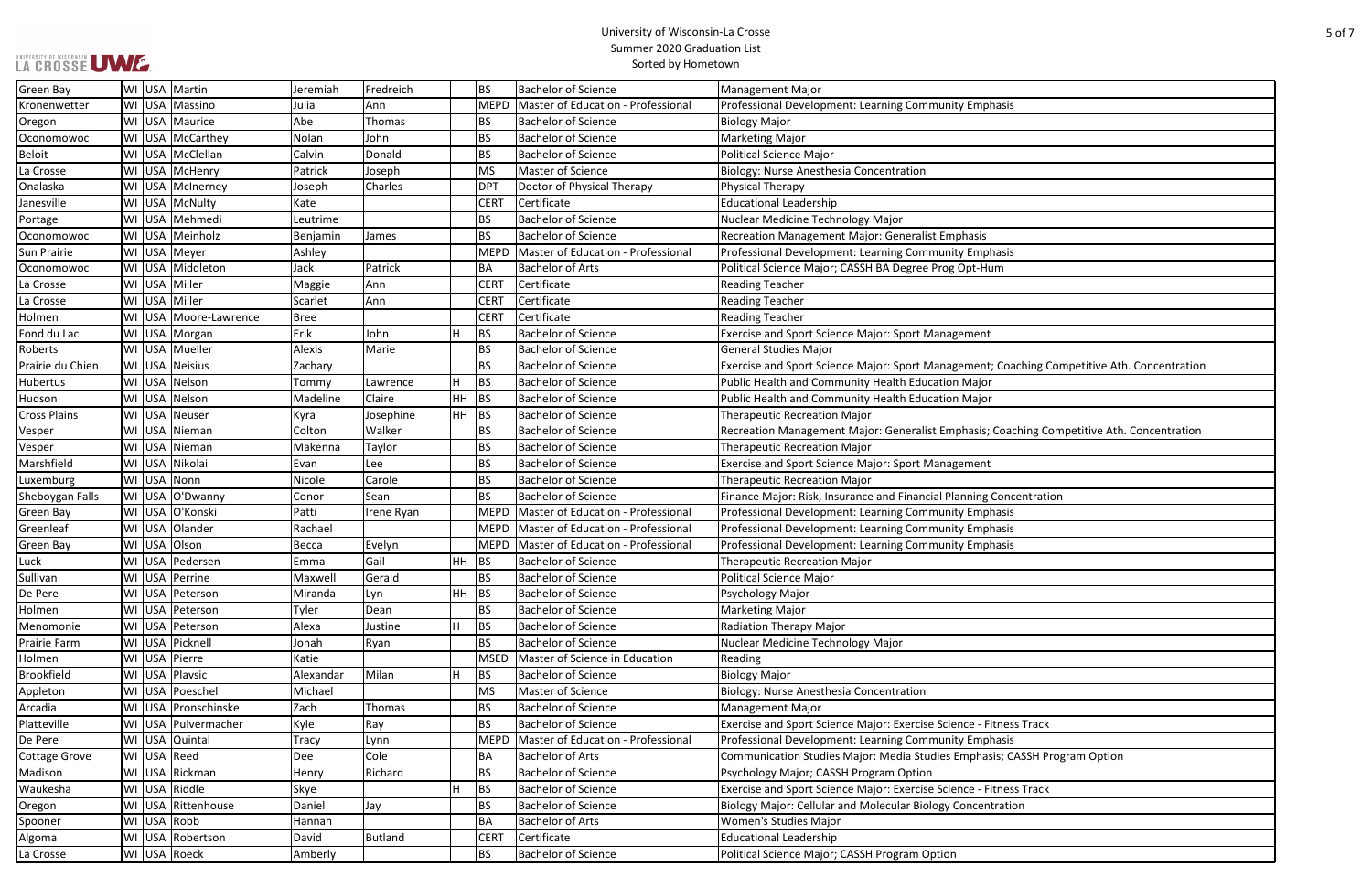| asis               |
|--------------------|
|                    |
| is                 |
|                    |
| ss Track           |
|                    |
|                    |
|                    |
|                    |
|                    |
|                    |
|                    |
|                    |
|                    |
|                    |
| professional Track |
|                    |
|                    |
| asis               |
| is                 |
|                    |
| is                 |
|                    |
|                    |
|                    |
|                    |
| ss Track           |
| is                 |
|                    |
| is                 |
|                    |
| is                 |
|                    |
|                    |
| is                 |
|                    |
|                    |
|                    |
|                    |
|                    |
|                    |
| asis               |
|                    |
|                    |
| is                 |
|                    |
|                    |
|                    |

| WI USA Roehl<br>Platteville<br>Marie<br>Master of Education - Professional<br>Professional Development: Educational Leadership Emphasis<br>Megan<br><b>MEPD</b><br>WI USA Rollins<br>Hillary<br>Master of Science<br>Biology: Nurse Anesthesia Concentration<br>La Crosse<br><b>MS</b><br>Nicole<br>Cedarburg<br>WI USA Rossman<br>Ashley<br>Master of Education - Professional<br>Professional Development: Learning Community Emphasis<br><b>MEPD</b><br>Stoddard<br>WI USA Ruetten<br>Bella<br><b>BS</b><br><b>Bachelor of Science</b><br>Public Health and Community Health Education Major<br>Rose<br>Eagle<br>WI USA Rush<br>Riley<br><b>BS</b><br><b>Bachelor of Science</b><br>Noah<br>Exercise and Sport Science Major: Exercise Science - Fitness Track<br><b>Brookfield</b><br><b>BS</b><br>WI USA Ryder<br>Max<br>Timothy<br><b>Bachelor of Science</b><br>Recreation Management Major: Generalist Emphasis<br>WI USA Saliu<br><b>BS</b><br>Onalaska<br>Donika<br><b>Bachelor of Science</b><br>Psychology Major; CASSH Program Option<br>Vivian<br>Pulaski<br>WI USA Sarenich<br><b>BS</b><br><b>Bachelor of Science</b><br>Kelsey Jo<br>Radiation Therapy Major<br>WI USA Schiffer<br>BS<br>Marie<br><b>HH</b><br><b>Bachelor of Science</b><br>Public Health and Community Health Education Major<br>La Crosse<br>Madelynn<br>WI USA Schlaefer<br>Sarah<br><b>HH</b><br> BS<br>Public Health and Community Health Education Major<br><b>Bachelor of Science</b><br><b>Sturgeon Bay</b><br>Ann<br>BS<br><b>Park Falls</b><br>WI USA Schmidt<br>Gabrielle<br>HH<br><b>Bachelor of Science</b><br>Public Health and Community Health Education Major<br>Renee<br>WI USA Schmit<br><b>BS</b><br>Olivia<br><b>Bachelor of Science</b><br>Grace<br><b>Marketing Major</b><br>Dousman<br>WI USA Schneider<br>Rae<br><b>CERT</b><br>Certificate<br>La Crosse<br><b>Reading Teacher</b><br>Traci<br>WI USA Schneider<br><b>BS</b><br>William<br><b>Bachelor of Science</b><br><b>Recreation Management Major: Generalist Emphasis</b><br>Waunakee<br>Joey<br>WI USA Schroeder<br>Marie<br><b>BS</b><br><b>Bachelor of Science</b><br>Green Bay<br>Radiation Therapy Major<br>Lauren<br><b>BS</b><br>New Holstein<br>WI USA Schwartz<br><b>Bachelor of Science</b><br>Exercise and Sport Science Major: Exercise Science - Pre-professional Track<br>Hannah<br>LeeAnn<br>Certificate<br>Marshfield<br>WI USA Semanko<br><b>CERT</b><br><b>Reading Teacher</b><br>Sam<br>Jo<br>Franklin<br>WI USA Serrano<br>Marie<br>BS<br><b>Bachelor of Science</b><br>Radiation Therapy Major; Biology Major<br>Sabrina<br>WI USA Shaw<br>Platteville<br>Catherine<br><b>MEPD</b><br>Master of Education - Professional<br>Professional Development: Educational Leadership Emphasis<br>Karina<br>WI USA Short<br>Michael<br>Green Bay<br><b>MEPD</b><br>Master of Education - Professional<br>Professional Development: Learning Community Emphasis<br>Justin<br><b>BS</b><br>Marshfield<br>WI USA Sibley<br>Rae<br><b>Bachelor of Science</b><br>Miranda<br><b>Radiation Therapy Major</b><br>WI USA Sieber<br><b>MEPD</b><br>Master of Education - Professional<br>Professional Development: Learning Community Emphasis<br>Green Bay<br>Amy<br>Jean<br>WI USA Siudak<br><b>BS</b><br>West Bend<br><b>Bachelor of Science</b><br>Public Health and Community Health Education Major<br>Jessica<br>WI USA Smiley<br><b>BS</b><br><b>Bachelor of Science</b><br><b>Derek</b><br>Thomas<br><b>Information Systems Major</b><br>Slinger<br>Certificate<br>WI USA Speckeen<br><b>CERT</b><br>La Crosse<br><b>Reading Teacher</b><br>Jenn<br><b>BS</b><br>WI USA Speers<br>Natalie<br><b>Bachelor of Science</b><br>International Business Major<br>La Crosse<br>Jean<br>Elizabeth<br>Certificate<br>WI USA Stacey<br><b>CERT</b><br><b>Reading Teacher</b><br>La Crosse<br>Jourdan<br>WI USA Stefonik<br>Olivia<br><b>BS</b><br><b>Bachelor of Science</b><br>Exercise and Sport Science Major: Exercise Science - Fitness Track<br>Eagle River<br><b>Brooke</b><br>WI USA Stodola<br>Dodgeville<br><b>MEPD</b><br>Master of Education - Professional<br>Professional Development: Learning Community Emphasis<br>Joe<br>Jerome<br>WI USA Straubhaar<br>Ashley<br>Elizabeth<br><b>CERT</b><br>Certificate<br>La Crosse<br><b>Reading Teacher</b><br>Darlington<br>WI USA Street<br>Marie<br>Master of Education - Professional<br>Professional Development: Learning Community Emphasis<br>Cortney<br><b>MEPD</b><br>David<br>Nashotah<br>WI USA Sullivan<br>Brett<br><b>BS</b><br><b>Bachelor of Science</b><br>Finance Major<br>Master of Education - Professional<br>Osseo<br>WI USA Swenson<br> Sara<br>Professional Development: Learning Community Emphasis<br><b>MEPD</b><br>Jean<br>WI USA Tardiff<br>Nicole<br>Krista<br>Master of Science in Education<br>Reading<br>Tomah<br><b>MSED</b><br>BS<br><b>Bachelor of Science</b><br>WI USA Tennessen<br><b>HH</b><br>Sociology Major<br>Port Washington<br>Kaylee<br>Teresa<br>Master of Education - Professional<br>Dodgeville<br>WI USA Thole<br>David<br><b>MEPD</b><br>Professional Development: Learning Community Emphasis<br>Logan<br>WI USA Thornton-Weyrauch<br>La Crosse<br>Theodore<br>HH<br>BS<br><b>Bachelor of Science</b><br>John<br>Psychology Major<br>BS<br>Radiation Therapy Major<br>Waukesha<br>WI USA Throgmorton<br>Н<br><b>Bachelor of Science</b><br>Lauren<br>Jean<br>WI USA Truttschel<br>Greta<br><b>BS</b><br><b>Bachelor of Science</b><br>International Business Major<br>Hartland<br>Ann<br><b>BS</b><br>WI USA Ulickey<br>Amber<br><b>Bachelor of Science</b><br><b>Therapeutic Recreation Major</b><br>Rose<br>Germantown<br>WI USA Vaughn<br>BS<br><b>Bachelor of Science</b><br>Madison<br>Emma<br>Renee<br>Finance Major<br><b>BS</b><br><b>Bachelor of Science</b><br>WI USA Vaughn<br>Psychology Major<br>Kelsey<br>Oconomowoc<br>Breanna<br>WI USA Vernezze<br>Felicia<br>Master of Science in Education<br>Kenosha<br>Natalia<br>Professional Development: Educational Leadership Emphasis<br><b>MSED</b><br>WI USA Viduski<br>BA<br>Emily<br><b>Bachelor of Arts</b><br>Psychology Major<br>Germantown<br>Α<br>WI USA Voss<br><b>Bachelor of Science</b><br><b>BS</b><br>Political Science Major<br>La Crosse<br>Isaac<br>Abby<br>Waterloo<br>WI USA Vosters<br>Patricia Nikolay<br>Master of Education - Professional<br>Professional Development: Learning Community Emphasis<br><b>MEPD</b><br><b>BS</b><br>Muskego<br>WI USA Walton<br>Grace<br>Diane<br><b>Bachelor of Science</b><br>Nuclear Medicine Technology Major<br>Elyse<br><b>BS</b><br>WI USA Wanie<br><b>Bachelor of Science</b><br>Appleton<br>Radiation Therapy Major<br>Jaclyn | LA CROSSE UWE |  |  |  | SUIIIIIEI ZUZU GIAUUALIUII LISL<br>Sorted by Hometown |  |  |  |  |
|------------------------------------------------------------------------------------------------------------------------------------------------------------------------------------------------------------------------------------------------------------------------------------------------------------------------------------------------------------------------------------------------------------------------------------------------------------------------------------------------------------------------------------------------------------------------------------------------------------------------------------------------------------------------------------------------------------------------------------------------------------------------------------------------------------------------------------------------------------------------------------------------------------------------------------------------------------------------------------------------------------------------------------------------------------------------------------------------------------------------------------------------------------------------------------------------------------------------------------------------------------------------------------------------------------------------------------------------------------------------------------------------------------------------------------------------------------------------------------------------------------------------------------------------------------------------------------------------------------------------------------------------------------------------------------------------------------------------------------------------------------------------------------------------------------------------------------------------------------------------------------------------------------------------------------------------------------------------------------------------------------------------------------------------------------------------------------------------------------------------------------------------------------------------------------------------------------------------------------------------------------------------------------------------------------------------------------------------------------------------------------------------------------------------------------------------------------------------------------------------------------------------------------------------------------------------------------------------------------------------------------------------------------------------------------------------------------------------------------------------------------------------------------------------------------------------------------------------------------------------------------------------------------------------------------------------------------------------------------------------------------------------------------------------------------------------------------------------------------------------------------------------------------------------------------------------------------------------------------------------------------------------------------------------------------------------------------------------------------------------------------------------------------------------------------------------------------------------------------------------------------------------------------------------------------------------------------------------------------------------------------------------------------------------------------------------------------------------------------------------------------------------------------------------------------------------------------------------------------------------------------------------------------------------------------------------------------------------------------------------------------------------------------------------------------------------------------------------------------------------------------------------------------------------------------------------------------------------------------------------------------------------------------------------------------------------------------------------------------------------------------------------------------------------------------------------------------------------------------------------------------------------------------------------------------------------------------------------------------------------------------------------------------------------------------------------------------------------------------------------------------------------------------------------------------------------------------------------------------------------------------------------------------------------------------------------------------------------------------------------------------------------------------------------------------------------------------------------------------------------------------------------------------------------------------------------------------------------------------------------------------------------------------------------------------------------------------------------------------------------------------------------------------------------------------------------------------------------------------------------------------------------------------------------------------------------------------------------------------------------------------------------------------------------------------------------------------------------------------------------------------------------------------------------------------------------------------------------------------------------------------------------------------------------------------------------------------------------------------------------------------------------------------------------------------------------------------------------------------------------------------------------------------------------------------------------------------------------------------------------------------------------------------------------------------------------------------------------------------------------------------------------------------------------------------------------------------------------------------------------------------------------------------------------------------------------------------------------------------------------------------------------------------------------------------------------------------------------------------------|---------------|--|--|--|-------------------------------------------------------|--|--|--|--|
|                                                                                                                                                                                                                                                                                                                                                                                                                                                                                                                                                                                                                                                                                                                                                                                                                                                                                                                                                                                                                                                                                                                                                                                                                                                                                                                                                                                                                                                                                                                                                                                                                                                                                                                                                                                                                                                                                                                                                                                                                                                                                                                                                                                                                                                                                                                                                                                                                                                                                                                                                                                                                                                                                                                                                                                                                                                                                                                                                                                                                                                                                                                                                                                                                                                                                                                                                                                                                                                                                                                                                                                                                                                                                                                                                                                                                                                                                                                                                                                                                                                                                                                                                                                                                                                                                                                                                                                                                                                                                                                                                                                                                                                                                                                                                                                                                                                                                                                                                                                                                                                                                                                                                                                                                                                                                                                                                                                                                                                                                                                                                                                                                                                                                                                                                                                                                                                                                                                                                                                                                                                                                                                                                                                                                                                                                                                                                                                                                                                                                                                                                                                                                                                                                                                                          |               |  |  |  |                                                       |  |  |  |  |
|                                                                                                                                                                                                                                                                                                                                                                                                                                                                                                                                                                                                                                                                                                                                                                                                                                                                                                                                                                                                                                                                                                                                                                                                                                                                                                                                                                                                                                                                                                                                                                                                                                                                                                                                                                                                                                                                                                                                                                                                                                                                                                                                                                                                                                                                                                                                                                                                                                                                                                                                                                                                                                                                                                                                                                                                                                                                                                                                                                                                                                                                                                                                                                                                                                                                                                                                                                                                                                                                                                                                                                                                                                                                                                                                                                                                                                                                                                                                                                                                                                                                                                                                                                                                                                                                                                                                                                                                                                                                                                                                                                                                                                                                                                                                                                                                                                                                                                                                                                                                                                                                                                                                                                                                                                                                                                                                                                                                                                                                                                                                                                                                                                                                                                                                                                                                                                                                                                                                                                                                                                                                                                                                                                                                                                                                                                                                                                                                                                                                                                                                                                                                                                                                                                                                          |               |  |  |  |                                                       |  |  |  |  |
|                                                                                                                                                                                                                                                                                                                                                                                                                                                                                                                                                                                                                                                                                                                                                                                                                                                                                                                                                                                                                                                                                                                                                                                                                                                                                                                                                                                                                                                                                                                                                                                                                                                                                                                                                                                                                                                                                                                                                                                                                                                                                                                                                                                                                                                                                                                                                                                                                                                                                                                                                                                                                                                                                                                                                                                                                                                                                                                                                                                                                                                                                                                                                                                                                                                                                                                                                                                                                                                                                                                                                                                                                                                                                                                                                                                                                                                                                                                                                                                                                                                                                                                                                                                                                                                                                                                                                                                                                                                                                                                                                                                                                                                                                                                                                                                                                                                                                                                                                                                                                                                                                                                                                                                                                                                                                                                                                                                                                                                                                                                                                                                                                                                                                                                                                                                                                                                                                                                                                                                                                                                                                                                                                                                                                                                                                                                                                                                                                                                                                                                                                                                                                                                                                                                                          |               |  |  |  |                                                       |  |  |  |  |
|                                                                                                                                                                                                                                                                                                                                                                                                                                                                                                                                                                                                                                                                                                                                                                                                                                                                                                                                                                                                                                                                                                                                                                                                                                                                                                                                                                                                                                                                                                                                                                                                                                                                                                                                                                                                                                                                                                                                                                                                                                                                                                                                                                                                                                                                                                                                                                                                                                                                                                                                                                                                                                                                                                                                                                                                                                                                                                                                                                                                                                                                                                                                                                                                                                                                                                                                                                                                                                                                                                                                                                                                                                                                                                                                                                                                                                                                                                                                                                                                                                                                                                                                                                                                                                                                                                                                                                                                                                                                                                                                                                                                                                                                                                                                                                                                                                                                                                                                                                                                                                                                                                                                                                                                                                                                                                                                                                                                                                                                                                                                                                                                                                                                                                                                                                                                                                                                                                                                                                                                                                                                                                                                                                                                                                                                                                                                                                                                                                                                                                                                                                                                                                                                                                                                          |               |  |  |  |                                                       |  |  |  |  |
|                                                                                                                                                                                                                                                                                                                                                                                                                                                                                                                                                                                                                                                                                                                                                                                                                                                                                                                                                                                                                                                                                                                                                                                                                                                                                                                                                                                                                                                                                                                                                                                                                                                                                                                                                                                                                                                                                                                                                                                                                                                                                                                                                                                                                                                                                                                                                                                                                                                                                                                                                                                                                                                                                                                                                                                                                                                                                                                                                                                                                                                                                                                                                                                                                                                                                                                                                                                                                                                                                                                                                                                                                                                                                                                                                                                                                                                                                                                                                                                                                                                                                                                                                                                                                                                                                                                                                                                                                                                                                                                                                                                                                                                                                                                                                                                                                                                                                                                                                                                                                                                                                                                                                                                                                                                                                                                                                                                                                                                                                                                                                                                                                                                                                                                                                                                                                                                                                                                                                                                                                                                                                                                                                                                                                                                                                                                                                                                                                                                                                                                                                                                                                                                                                                                                          |               |  |  |  |                                                       |  |  |  |  |
|                                                                                                                                                                                                                                                                                                                                                                                                                                                                                                                                                                                                                                                                                                                                                                                                                                                                                                                                                                                                                                                                                                                                                                                                                                                                                                                                                                                                                                                                                                                                                                                                                                                                                                                                                                                                                                                                                                                                                                                                                                                                                                                                                                                                                                                                                                                                                                                                                                                                                                                                                                                                                                                                                                                                                                                                                                                                                                                                                                                                                                                                                                                                                                                                                                                                                                                                                                                                                                                                                                                                                                                                                                                                                                                                                                                                                                                                                                                                                                                                                                                                                                                                                                                                                                                                                                                                                                                                                                                                                                                                                                                                                                                                                                                                                                                                                                                                                                                                                                                                                                                                                                                                                                                                                                                                                                                                                                                                                                                                                                                                                                                                                                                                                                                                                                                                                                                                                                                                                                                                                                                                                                                                                                                                                                                                                                                                                                                                                                                                                                                                                                                                                                                                                                                                          |               |  |  |  |                                                       |  |  |  |  |
|                                                                                                                                                                                                                                                                                                                                                                                                                                                                                                                                                                                                                                                                                                                                                                                                                                                                                                                                                                                                                                                                                                                                                                                                                                                                                                                                                                                                                                                                                                                                                                                                                                                                                                                                                                                                                                                                                                                                                                                                                                                                                                                                                                                                                                                                                                                                                                                                                                                                                                                                                                                                                                                                                                                                                                                                                                                                                                                                                                                                                                                                                                                                                                                                                                                                                                                                                                                                                                                                                                                                                                                                                                                                                                                                                                                                                                                                                                                                                                                                                                                                                                                                                                                                                                                                                                                                                                                                                                                                                                                                                                                                                                                                                                                                                                                                                                                                                                                                                                                                                                                                                                                                                                                                                                                                                                                                                                                                                                                                                                                                                                                                                                                                                                                                                                                                                                                                                                                                                                                                                                                                                                                                                                                                                                                                                                                                                                                                                                                                                                                                                                                                                                                                                                                                          |               |  |  |  |                                                       |  |  |  |  |
|                                                                                                                                                                                                                                                                                                                                                                                                                                                                                                                                                                                                                                                                                                                                                                                                                                                                                                                                                                                                                                                                                                                                                                                                                                                                                                                                                                                                                                                                                                                                                                                                                                                                                                                                                                                                                                                                                                                                                                                                                                                                                                                                                                                                                                                                                                                                                                                                                                                                                                                                                                                                                                                                                                                                                                                                                                                                                                                                                                                                                                                                                                                                                                                                                                                                                                                                                                                                                                                                                                                                                                                                                                                                                                                                                                                                                                                                                                                                                                                                                                                                                                                                                                                                                                                                                                                                                                                                                                                                                                                                                                                                                                                                                                                                                                                                                                                                                                                                                                                                                                                                                                                                                                                                                                                                                                                                                                                                                                                                                                                                                                                                                                                                                                                                                                                                                                                                                                                                                                                                                                                                                                                                                                                                                                                                                                                                                                                                                                                                                                                                                                                                                                                                                                                                          |               |  |  |  |                                                       |  |  |  |  |
|                                                                                                                                                                                                                                                                                                                                                                                                                                                                                                                                                                                                                                                                                                                                                                                                                                                                                                                                                                                                                                                                                                                                                                                                                                                                                                                                                                                                                                                                                                                                                                                                                                                                                                                                                                                                                                                                                                                                                                                                                                                                                                                                                                                                                                                                                                                                                                                                                                                                                                                                                                                                                                                                                                                                                                                                                                                                                                                                                                                                                                                                                                                                                                                                                                                                                                                                                                                                                                                                                                                                                                                                                                                                                                                                                                                                                                                                                                                                                                                                                                                                                                                                                                                                                                                                                                                                                                                                                                                                                                                                                                                                                                                                                                                                                                                                                                                                                                                                                                                                                                                                                                                                                                                                                                                                                                                                                                                                                                                                                                                                                                                                                                                                                                                                                                                                                                                                                                                                                                                                                                                                                                                                                                                                                                                                                                                                                                                                                                                                                                                                                                                                                                                                                                                                          |               |  |  |  |                                                       |  |  |  |  |
|                                                                                                                                                                                                                                                                                                                                                                                                                                                                                                                                                                                                                                                                                                                                                                                                                                                                                                                                                                                                                                                                                                                                                                                                                                                                                                                                                                                                                                                                                                                                                                                                                                                                                                                                                                                                                                                                                                                                                                                                                                                                                                                                                                                                                                                                                                                                                                                                                                                                                                                                                                                                                                                                                                                                                                                                                                                                                                                                                                                                                                                                                                                                                                                                                                                                                                                                                                                                                                                                                                                                                                                                                                                                                                                                                                                                                                                                                                                                                                                                                                                                                                                                                                                                                                                                                                                                                                                                                                                                                                                                                                                                                                                                                                                                                                                                                                                                                                                                                                                                                                                                                                                                                                                                                                                                                                                                                                                                                                                                                                                                                                                                                                                                                                                                                                                                                                                                                                                                                                                                                                                                                                                                                                                                                                                                                                                                                                                                                                                                                                                                                                                                                                                                                                                                          |               |  |  |  |                                                       |  |  |  |  |
|                                                                                                                                                                                                                                                                                                                                                                                                                                                                                                                                                                                                                                                                                                                                                                                                                                                                                                                                                                                                                                                                                                                                                                                                                                                                                                                                                                                                                                                                                                                                                                                                                                                                                                                                                                                                                                                                                                                                                                                                                                                                                                                                                                                                                                                                                                                                                                                                                                                                                                                                                                                                                                                                                                                                                                                                                                                                                                                                                                                                                                                                                                                                                                                                                                                                                                                                                                                                                                                                                                                                                                                                                                                                                                                                                                                                                                                                                                                                                                                                                                                                                                                                                                                                                                                                                                                                                                                                                                                                                                                                                                                                                                                                                                                                                                                                                                                                                                                                                                                                                                                                                                                                                                                                                                                                                                                                                                                                                                                                                                                                                                                                                                                                                                                                                                                                                                                                                                                                                                                                                                                                                                                                                                                                                                                                                                                                                                                                                                                                                                                                                                                                                                                                                                                                          |               |  |  |  |                                                       |  |  |  |  |
|                                                                                                                                                                                                                                                                                                                                                                                                                                                                                                                                                                                                                                                                                                                                                                                                                                                                                                                                                                                                                                                                                                                                                                                                                                                                                                                                                                                                                                                                                                                                                                                                                                                                                                                                                                                                                                                                                                                                                                                                                                                                                                                                                                                                                                                                                                                                                                                                                                                                                                                                                                                                                                                                                                                                                                                                                                                                                                                                                                                                                                                                                                                                                                                                                                                                                                                                                                                                                                                                                                                                                                                                                                                                                                                                                                                                                                                                                                                                                                                                                                                                                                                                                                                                                                                                                                                                                                                                                                                                                                                                                                                                                                                                                                                                                                                                                                                                                                                                                                                                                                                                                                                                                                                                                                                                                                                                                                                                                                                                                                                                                                                                                                                                                                                                                                                                                                                                                                                                                                                                                                                                                                                                                                                                                                                                                                                                                                                                                                                                                                                                                                                                                                                                                                                                          |               |  |  |  |                                                       |  |  |  |  |
|                                                                                                                                                                                                                                                                                                                                                                                                                                                                                                                                                                                                                                                                                                                                                                                                                                                                                                                                                                                                                                                                                                                                                                                                                                                                                                                                                                                                                                                                                                                                                                                                                                                                                                                                                                                                                                                                                                                                                                                                                                                                                                                                                                                                                                                                                                                                                                                                                                                                                                                                                                                                                                                                                                                                                                                                                                                                                                                                                                                                                                                                                                                                                                                                                                                                                                                                                                                                                                                                                                                                                                                                                                                                                                                                                                                                                                                                                                                                                                                                                                                                                                                                                                                                                                                                                                                                                                                                                                                                                                                                                                                                                                                                                                                                                                                                                                                                                                                                                                                                                                                                                                                                                                                                                                                                                                                                                                                                                                                                                                                                                                                                                                                                                                                                                                                                                                                                                                                                                                                                                                                                                                                                                                                                                                                                                                                                                                                                                                                                                                                                                                                                                                                                                                                                          |               |  |  |  |                                                       |  |  |  |  |
|                                                                                                                                                                                                                                                                                                                                                                                                                                                                                                                                                                                                                                                                                                                                                                                                                                                                                                                                                                                                                                                                                                                                                                                                                                                                                                                                                                                                                                                                                                                                                                                                                                                                                                                                                                                                                                                                                                                                                                                                                                                                                                                                                                                                                                                                                                                                                                                                                                                                                                                                                                                                                                                                                                                                                                                                                                                                                                                                                                                                                                                                                                                                                                                                                                                                                                                                                                                                                                                                                                                                                                                                                                                                                                                                                                                                                                                                                                                                                                                                                                                                                                                                                                                                                                                                                                                                                                                                                                                                                                                                                                                                                                                                                                                                                                                                                                                                                                                                                                                                                                                                                                                                                                                                                                                                                                                                                                                                                                                                                                                                                                                                                                                                                                                                                                                                                                                                                                                                                                                                                                                                                                                                                                                                                                                                                                                                                                                                                                                                                                                                                                                                                                                                                                                                          |               |  |  |  |                                                       |  |  |  |  |
|                                                                                                                                                                                                                                                                                                                                                                                                                                                                                                                                                                                                                                                                                                                                                                                                                                                                                                                                                                                                                                                                                                                                                                                                                                                                                                                                                                                                                                                                                                                                                                                                                                                                                                                                                                                                                                                                                                                                                                                                                                                                                                                                                                                                                                                                                                                                                                                                                                                                                                                                                                                                                                                                                                                                                                                                                                                                                                                                                                                                                                                                                                                                                                                                                                                                                                                                                                                                                                                                                                                                                                                                                                                                                                                                                                                                                                                                                                                                                                                                                                                                                                                                                                                                                                                                                                                                                                                                                                                                                                                                                                                                                                                                                                                                                                                                                                                                                                                                                                                                                                                                                                                                                                                                                                                                                                                                                                                                                                                                                                                                                                                                                                                                                                                                                                                                                                                                                                                                                                                                                                                                                                                                                                                                                                                                                                                                                                                                                                                                                                                                                                                                                                                                                                                                          |               |  |  |  |                                                       |  |  |  |  |
|                                                                                                                                                                                                                                                                                                                                                                                                                                                                                                                                                                                                                                                                                                                                                                                                                                                                                                                                                                                                                                                                                                                                                                                                                                                                                                                                                                                                                                                                                                                                                                                                                                                                                                                                                                                                                                                                                                                                                                                                                                                                                                                                                                                                                                                                                                                                                                                                                                                                                                                                                                                                                                                                                                                                                                                                                                                                                                                                                                                                                                                                                                                                                                                                                                                                                                                                                                                                                                                                                                                                                                                                                                                                                                                                                                                                                                                                                                                                                                                                                                                                                                                                                                                                                                                                                                                                                                                                                                                                                                                                                                                                                                                                                                                                                                                                                                                                                                                                                                                                                                                                                                                                                                                                                                                                                                                                                                                                                                                                                                                                                                                                                                                                                                                                                                                                                                                                                                                                                                                                                                                                                                                                                                                                                                                                                                                                                                                                                                                                                                                                                                                                                                                                                                                                          |               |  |  |  |                                                       |  |  |  |  |
|                                                                                                                                                                                                                                                                                                                                                                                                                                                                                                                                                                                                                                                                                                                                                                                                                                                                                                                                                                                                                                                                                                                                                                                                                                                                                                                                                                                                                                                                                                                                                                                                                                                                                                                                                                                                                                                                                                                                                                                                                                                                                                                                                                                                                                                                                                                                                                                                                                                                                                                                                                                                                                                                                                                                                                                                                                                                                                                                                                                                                                                                                                                                                                                                                                                                                                                                                                                                                                                                                                                                                                                                                                                                                                                                                                                                                                                                                                                                                                                                                                                                                                                                                                                                                                                                                                                                                                                                                                                                                                                                                                                                                                                                                                                                                                                                                                                                                                                                                                                                                                                                                                                                                                                                                                                                                                                                                                                                                                                                                                                                                                                                                                                                                                                                                                                                                                                                                                                                                                                                                                                                                                                                                                                                                                                                                                                                                                                                                                                                                                                                                                                                                                                                                                                                          |               |  |  |  |                                                       |  |  |  |  |
|                                                                                                                                                                                                                                                                                                                                                                                                                                                                                                                                                                                                                                                                                                                                                                                                                                                                                                                                                                                                                                                                                                                                                                                                                                                                                                                                                                                                                                                                                                                                                                                                                                                                                                                                                                                                                                                                                                                                                                                                                                                                                                                                                                                                                                                                                                                                                                                                                                                                                                                                                                                                                                                                                                                                                                                                                                                                                                                                                                                                                                                                                                                                                                                                                                                                                                                                                                                                                                                                                                                                                                                                                                                                                                                                                                                                                                                                                                                                                                                                                                                                                                                                                                                                                                                                                                                                                                                                                                                                                                                                                                                                                                                                                                                                                                                                                                                                                                                                                                                                                                                                                                                                                                                                                                                                                                                                                                                                                                                                                                                                                                                                                                                                                                                                                                                                                                                                                                                                                                                                                                                                                                                                                                                                                                                                                                                                                                                                                                                                                                                                                                                                                                                                                                                                          |               |  |  |  |                                                       |  |  |  |  |
|                                                                                                                                                                                                                                                                                                                                                                                                                                                                                                                                                                                                                                                                                                                                                                                                                                                                                                                                                                                                                                                                                                                                                                                                                                                                                                                                                                                                                                                                                                                                                                                                                                                                                                                                                                                                                                                                                                                                                                                                                                                                                                                                                                                                                                                                                                                                                                                                                                                                                                                                                                                                                                                                                                                                                                                                                                                                                                                                                                                                                                                                                                                                                                                                                                                                                                                                                                                                                                                                                                                                                                                                                                                                                                                                                                                                                                                                                                                                                                                                                                                                                                                                                                                                                                                                                                                                                                                                                                                                                                                                                                                                                                                                                                                                                                                                                                                                                                                                                                                                                                                                                                                                                                                                                                                                                                                                                                                                                                                                                                                                                                                                                                                                                                                                                                                                                                                                                                                                                                                                                                                                                                                                                                                                                                                                                                                                                                                                                                                                                                                                                                                                                                                                                                                                          |               |  |  |  |                                                       |  |  |  |  |
|                                                                                                                                                                                                                                                                                                                                                                                                                                                                                                                                                                                                                                                                                                                                                                                                                                                                                                                                                                                                                                                                                                                                                                                                                                                                                                                                                                                                                                                                                                                                                                                                                                                                                                                                                                                                                                                                                                                                                                                                                                                                                                                                                                                                                                                                                                                                                                                                                                                                                                                                                                                                                                                                                                                                                                                                                                                                                                                                                                                                                                                                                                                                                                                                                                                                                                                                                                                                                                                                                                                                                                                                                                                                                                                                                                                                                                                                                                                                                                                                                                                                                                                                                                                                                                                                                                                                                                                                                                                                                                                                                                                                                                                                                                                                                                                                                                                                                                                                                                                                                                                                                                                                                                                                                                                                                                                                                                                                                                                                                                                                                                                                                                                                                                                                                                                                                                                                                                                                                                                                                                                                                                                                                                                                                                                                                                                                                                                                                                                                                                                                                                                                                                                                                                                                          |               |  |  |  |                                                       |  |  |  |  |
|                                                                                                                                                                                                                                                                                                                                                                                                                                                                                                                                                                                                                                                                                                                                                                                                                                                                                                                                                                                                                                                                                                                                                                                                                                                                                                                                                                                                                                                                                                                                                                                                                                                                                                                                                                                                                                                                                                                                                                                                                                                                                                                                                                                                                                                                                                                                                                                                                                                                                                                                                                                                                                                                                                                                                                                                                                                                                                                                                                                                                                                                                                                                                                                                                                                                                                                                                                                                                                                                                                                                                                                                                                                                                                                                                                                                                                                                                                                                                                                                                                                                                                                                                                                                                                                                                                                                                                                                                                                                                                                                                                                                                                                                                                                                                                                                                                                                                                                                                                                                                                                                                                                                                                                                                                                                                                                                                                                                                                                                                                                                                                                                                                                                                                                                                                                                                                                                                                                                                                                                                                                                                                                                                                                                                                                                                                                                                                                                                                                                                                                                                                                                                                                                                                                                          |               |  |  |  |                                                       |  |  |  |  |
|                                                                                                                                                                                                                                                                                                                                                                                                                                                                                                                                                                                                                                                                                                                                                                                                                                                                                                                                                                                                                                                                                                                                                                                                                                                                                                                                                                                                                                                                                                                                                                                                                                                                                                                                                                                                                                                                                                                                                                                                                                                                                                                                                                                                                                                                                                                                                                                                                                                                                                                                                                                                                                                                                                                                                                                                                                                                                                                                                                                                                                                                                                                                                                                                                                                                                                                                                                                                                                                                                                                                                                                                                                                                                                                                                                                                                                                                                                                                                                                                                                                                                                                                                                                                                                                                                                                                                                                                                                                                                                                                                                                                                                                                                                                                                                                                                                                                                                                                                                                                                                                                                                                                                                                                                                                                                                                                                                                                                                                                                                                                                                                                                                                                                                                                                                                                                                                                                                                                                                                                                                                                                                                                                                                                                                                                                                                                                                                                                                                                                                                                                                                                                                                                                                                                          |               |  |  |  |                                                       |  |  |  |  |
|                                                                                                                                                                                                                                                                                                                                                                                                                                                                                                                                                                                                                                                                                                                                                                                                                                                                                                                                                                                                                                                                                                                                                                                                                                                                                                                                                                                                                                                                                                                                                                                                                                                                                                                                                                                                                                                                                                                                                                                                                                                                                                                                                                                                                                                                                                                                                                                                                                                                                                                                                                                                                                                                                                                                                                                                                                                                                                                                                                                                                                                                                                                                                                                                                                                                                                                                                                                                                                                                                                                                                                                                                                                                                                                                                                                                                                                                                                                                                                                                                                                                                                                                                                                                                                                                                                                                                                                                                                                                                                                                                                                                                                                                                                                                                                                                                                                                                                                                                                                                                                                                                                                                                                                                                                                                                                                                                                                                                                                                                                                                                                                                                                                                                                                                                                                                                                                                                                                                                                                                                                                                                                                                                                                                                                                                                                                                                                                                                                                                                                                                                                                                                                                                                                                                          |               |  |  |  |                                                       |  |  |  |  |
|                                                                                                                                                                                                                                                                                                                                                                                                                                                                                                                                                                                                                                                                                                                                                                                                                                                                                                                                                                                                                                                                                                                                                                                                                                                                                                                                                                                                                                                                                                                                                                                                                                                                                                                                                                                                                                                                                                                                                                                                                                                                                                                                                                                                                                                                                                                                                                                                                                                                                                                                                                                                                                                                                                                                                                                                                                                                                                                                                                                                                                                                                                                                                                                                                                                                                                                                                                                                                                                                                                                                                                                                                                                                                                                                                                                                                                                                                                                                                                                                                                                                                                                                                                                                                                                                                                                                                                                                                                                                                                                                                                                                                                                                                                                                                                                                                                                                                                                                                                                                                                                                                                                                                                                                                                                                                                                                                                                                                                                                                                                                                                                                                                                                                                                                                                                                                                                                                                                                                                                                                                                                                                                                                                                                                                                                                                                                                                                                                                                                                                                                                                                                                                                                                                                                          |               |  |  |  |                                                       |  |  |  |  |
|                                                                                                                                                                                                                                                                                                                                                                                                                                                                                                                                                                                                                                                                                                                                                                                                                                                                                                                                                                                                                                                                                                                                                                                                                                                                                                                                                                                                                                                                                                                                                                                                                                                                                                                                                                                                                                                                                                                                                                                                                                                                                                                                                                                                                                                                                                                                                                                                                                                                                                                                                                                                                                                                                                                                                                                                                                                                                                                                                                                                                                                                                                                                                                                                                                                                                                                                                                                                                                                                                                                                                                                                                                                                                                                                                                                                                                                                                                                                                                                                                                                                                                                                                                                                                                                                                                                                                                                                                                                                                                                                                                                                                                                                                                                                                                                                                                                                                                                                                                                                                                                                                                                                                                                                                                                                                                                                                                                                                                                                                                                                                                                                                                                                                                                                                                                                                                                                                                                                                                                                                                                                                                                                                                                                                                                                                                                                                                                                                                                                                                                                                                                                                                                                                                                                          |               |  |  |  |                                                       |  |  |  |  |
|                                                                                                                                                                                                                                                                                                                                                                                                                                                                                                                                                                                                                                                                                                                                                                                                                                                                                                                                                                                                                                                                                                                                                                                                                                                                                                                                                                                                                                                                                                                                                                                                                                                                                                                                                                                                                                                                                                                                                                                                                                                                                                                                                                                                                                                                                                                                                                                                                                                                                                                                                                                                                                                                                                                                                                                                                                                                                                                                                                                                                                                                                                                                                                                                                                                                                                                                                                                                                                                                                                                                                                                                                                                                                                                                                                                                                                                                                                                                                                                                                                                                                                                                                                                                                                                                                                                                                                                                                                                                                                                                                                                                                                                                                                                                                                                                                                                                                                                                                                                                                                                                                                                                                                                                                                                                                                                                                                                                                                                                                                                                                                                                                                                                                                                                                                                                                                                                                                                                                                                                                                                                                                                                                                                                                                                                                                                                                                                                                                                                                                                                                                                                                                                                                                                                          |               |  |  |  |                                                       |  |  |  |  |
|                                                                                                                                                                                                                                                                                                                                                                                                                                                                                                                                                                                                                                                                                                                                                                                                                                                                                                                                                                                                                                                                                                                                                                                                                                                                                                                                                                                                                                                                                                                                                                                                                                                                                                                                                                                                                                                                                                                                                                                                                                                                                                                                                                                                                                                                                                                                                                                                                                                                                                                                                                                                                                                                                                                                                                                                                                                                                                                                                                                                                                                                                                                                                                                                                                                                                                                                                                                                                                                                                                                                                                                                                                                                                                                                                                                                                                                                                                                                                                                                                                                                                                                                                                                                                                                                                                                                                                                                                                                                                                                                                                                                                                                                                                                                                                                                                                                                                                                                                                                                                                                                                                                                                                                                                                                                                                                                                                                                                                                                                                                                                                                                                                                                                                                                                                                                                                                                                                                                                                                                                                                                                                                                                                                                                                                                                                                                                                                                                                                                                                                                                                                                                                                                                                                                          |               |  |  |  |                                                       |  |  |  |  |
|                                                                                                                                                                                                                                                                                                                                                                                                                                                                                                                                                                                                                                                                                                                                                                                                                                                                                                                                                                                                                                                                                                                                                                                                                                                                                                                                                                                                                                                                                                                                                                                                                                                                                                                                                                                                                                                                                                                                                                                                                                                                                                                                                                                                                                                                                                                                                                                                                                                                                                                                                                                                                                                                                                                                                                                                                                                                                                                                                                                                                                                                                                                                                                                                                                                                                                                                                                                                                                                                                                                                                                                                                                                                                                                                                                                                                                                                                                                                                                                                                                                                                                                                                                                                                                                                                                                                                                                                                                                                                                                                                                                                                                                                                                                                                                                                                                                                                                                                                                                                                                                                                                                                                                                                                                                                                                                                                                                                                                                                                                                                                                                                                                                                                                                                                                                                                                                                                                                                                                                                                                                                                                                                                                                                                                                                                                                                                                                                                                                                                                                                                                                                                                                                                                                                          |               |  |  |  |                                                       |  |  |  |  |
|                                                                                                                                                                                                                                                                                                                                                                                                                                                                                                                                                                                                                                                                                                                                                                                                                                                                                                                                                                                                                                                                                                                                                                                                                                                                                                                                                                                                                                                                                                                                                                                                                                                                                                                                                                                                                                                                                                                                                                                                                                                                                                                                                                                                                                                                                                                                                                                                                                                                                                                                                                                                                                                                                                                                                                                                                                                                                                                                                                                                                                                                                                                                                                                                                                                                                                                                                                                                                                                                                                                                                                                                                                                                                                                                                                                                                                                                                                                                                                                                                                                                                                                                                                                                                                                                                                                                                                                                                                                                                                                                                                                                                                                                                                                                                                                                                                                                                                                                                                                                                                                                                                                                                                                                                                                                                                                                                                                                                                                                                                                                                                                                                                                                                                                                                                                                                                                                                                                                                                                                                                                                                                                                                                                                                                                                                                                                                                                                                                                                                                                                                                                                                                                                                                                                          |               |  |  |  |                                                       |  |  |  |  |
|                                                                                                                                                                                                                                                                                                                                                                                                                                                                                                                                                                                                                                                                                                                                                                                                                                                                                                                                                                                                                                                                                                                                                                                                                                                                                                                                                                                                                                                                                                                                                                                                                                                                                                                                                                                                                                                                                                                                                                                                                                                                                                                                                                                                                                                                                                                                                                                                                                                                                                                                                                                                                                                                                                                                                                                                                                                                                                                                                                                                                                                                                                                                                                                                                                                                                                                                                                                                                                                                                                                                                                                                                                                                                                                                                                                                                                                                                                                                                                                                                                                                                                                                                                                                                                                                                                                                                                                                                                                                                                                                                                                                                                                                                                                                                                                                                                                                                                                                                                                                                                                                                                                                                                                                                                                                                                                                                                                                                                                                                                                                                                                                                                                                                                                                                                                                                                                                                                                                                                                                                                                                                                                                                                                                                                                                                                                                                                                                                                                                                                                                                                                                                                                                                                                                          |               |  |  |  |                                                       |  |  |  |  |
|                                                                                                                                                                                                                                                                                                                                                                                                                                                                                                                                                                                                                                                                                                                                                                                                                                                                                                                                                                                                                                                                                                                                                                                                                                                                                                                                                                                                                                                                                                                                                                                                                                                                                                                                                                                                                                                                                                                                                                                                                                                                                                                                                                                                                                                                                                                                                                                                                                                                                                                                                                                                                                                                                                                                                                                                                                                                                                                                                                                                                                                                                                                                                                                                                                                                                                                                                                                                                                                                                                                                                                                                                                                                                                                                                                                                                                                                                                                                                                                                                                                                                                                                                                                                                                                                                                                                                                                                                                                                                                                                                                                                                                                                                                                                                                                                                                                                                                                                                                                                                                                                                                                                                                                                                                                                                                                                                                                                                                                                                                                                                                                                                                                                                                                                                                                                                                                                                                                                                                                                                                                                                                                                                                                                                                                                                                                                                                                                                                                                                                                                                                                                                                                                                                                                          |               |  |  |  |                                                       |  |  |  |  |
|                                                                                                                                                                                                                                                                                                                                                                                                                                                                                                                                                                                                                                                                                                                                                                                                                                                                                                                                                                                                                                                                                                                                                                                                                                                                                                                                                                                                                                                                                                                                                                                                                                                                                                                                                                                                                                                                                                                                                                                                                                                                                                                                                                                                                                                                                                                                                                                                                                                                                                                                                                                                                                                                                                                                                                                                                                                                                                                                                                                                                                                                                                                                                                                                                                                                                                                                                                                                                                                                                                                                                                                                                                                                                                                                                                                                                                                                                                                                                                                                                                                                                                                                                                                                                                                                                                                                                                                                                                                                                                                                                                                                                                                                                                                                                                                                                                                                                                                                                                                                                                                                                                                                                                                                                                                                                                                                                                                                                                                                                                                                                                                                                                                                                                                                                                                                                                                                                                                                                                                                                                                                                                                                                                                                                                                                                                                                                                                                                                                                                                                                                                                                                                                                                                                                          |               |  |  |  |                                                       |  |  |  |  |
|                                                                                                                                                                                                                                                                                                                                                                                                                                                                                                                                                                                                                                                                                                                                                                                                                                                                                                                                                                                                                                                                                                                                                                                                                                                                                                                                                                                                                                                                                                                                                                                                                                                                                                                                                                                                                                                                                                                                                                                                                                                                                                                                                                                                                                                                                                                                                                                                                                                                                                                                                                                                                                                                                                                                                                                                                                                                                                                                                                                                                                                                                                                                                                                                                                                                                                                                                                                                                                                                                                                                                                                                                                                                                                                                                                                                                                                                                                                                                                                                                                                                                                                                                                                                                                                                                                                                                                                                                                                                                                                                                                                                                                                                                                                                                                                                                                                                                                                                                                                                                                                                                                                                                                                                                                                                                                                                                                                                                                                                                                                                                                                                                                                                                                                                                                                                                                                                                                                                                                                                                                                                                                                                                                                                                                                                                                                                                                                                                                                                                                                                                                                                                                                                                                                                          |               |  |  |  |                                                       |  |  |  |  |
|                                                                                                                                                                                                                                                                                                                                                                                                                                                                                                                                                                                                                                                                                                                                                                                                                                                                                                                                                                                                                                                                                                                                                                                                                                                                                                                                                                                                                                                                                                                                                                                                                                                                                                                                                                                                                                                                                                                                                                                                                                                                                                                                                                                                                                                                                                                                                                                                                                                                                                                                                                                                                                                                                                                                                                                                                                                                                                                                                                                                                                                                                                                                                                                                                                                                                                                                                                                                                                                                                                                                                                                                                                                                                                                                                                                                                                                                                                                                                                                                                                                                                                                                                                                                                                                                                                                                                                                                                                                                                                                                                                                                                                                                                                                                                                                                                                                                                                                                                                                                                                                                                                                                                                                                                                                                                                                                                                                                                                                                                                                                                                                                                                                                                                                                                                                                                                                                                                                                                                                                                                                                                                                                                                                                                                                                                                                                                                                                                                                                                                                                                                                                                                                                                                                                          |               |  |  |  |                                                       |  |  |  |  |
|                                                                                                                                                                                                                                                                                                                                                                                                                                                                                                                                                                                                                                                                                                                                                                                                                                                                                                                                                                                                                                                                                                                                                                                                                                                                                                                                                                                                                                                                                                                                                                                                                                                                                                                                                                                                                                                                                                                                                                                                                                                                                                                                                                                                                                                                                                                                                                                                                                                                                                                                                                                                                                                                                                                                                                                                                                                                                                                                                                                                                                                                                                                                                                                                                                                                                                                                                                                                                                                                                                                                                                                                                                                                                                                                                                                                                                                                                                                                                                                                                                                                                                                                                                                                                                                                                                                                                                                                                                                                                                                                                                                                                                                                                                                                                                                                                                                                                                                                                                                                                                                                                                                                                                                                                                                                                                                                                                                                                                                                                                                                                                                                                                                                                                                                                                                                                                                                                                                                                                                                                                                                                                                                                                                                                                                                                                                                                                                                                                                                                                                                                                                                                                                                                                                                          |               |  |  |  |                                                       |  |  |  |  |
|                                                                                                                                                                                                                                                                                                                                                                                                                                                                                                                                                                                                                                                                                                                                                                                                                                                                                                                                                                                                                                                                                                                                                                                                                                                                                                                                                                                                                                                                                                                                                                                                                                                                                                                                                                                                                                                                                                                                                                                                                                                                                                                                                                                                                                                                                                                                                                                                                                                                                                                                                                                                                                                                                                                                                                                                                                                                                                                                                                                                                                                                                                                                                                                                                                                                                                                                                                                                                                                                                                                                                                                                                                                                                                                                                                                                                                                                                                                                                                                                                                                                                                                                                                                                                                                                                                                                                                                                                                                                                                                                                                                                                                                                                                                                                                                                                                                                                                                                                                                                                                                                                                                                                                                                                                                                                                                                                                                                                                                                                                                                                                                                                                                                                                                                                                                                                                                                                                                                                                                                                                                                                                                                                                                                                                                                                                                                                                                                                                                                                                                                                                                                                                                                                                                                          |               |  |  |  |                                                       |  |  |  |  |
|                                                                                                                                                                                                                                                                                                                                                                                                                                                                                                                                                                                                                                                                                                                                                                                                                                                                                                                                                                                                                                                                                                                                                                                                                                                                                                                                                                                                                                                                                                                                                                                                                                                                                                                                                                                                                                                                                                                                                                                                                                                                                                                                                                                                                                                                                                                                                                                                                                                                                                                                                                                                                                                                                                                                                                                                                                                                                                                                                                                                                                                                                                                                                                                                                                                                                                                                                                                                                                                                                                                                                                                                                                                                                                                                                                                                                                                                                                                                                                                                                                                                                                                                                                                                                                                                                                                                                                                                                                                                                                                                                                                                                                                                                                                                                                                                                                                                                                                                                                                                                                                                                                                                                                                                                                                                                                                                                                                                                                                                                                                                                                                                                                                                                                                                                                                                                                                                                                                                                                                                                                                                                                                                                                                                                                                                                                                                                                                                                                                                                                                                                                                                                                                                                                                                          |               |  |  |  |                                                       |  |  |  |  |
|                                                                                                                                                                                                                                                                                                                                                                                                                                                                                                                                                                                                                                                                                                                                                                                                                                                                                                                                                                                                                                                                                                                                                                                                                                                                                                                                                                                                                                                                                                                                                                                                                                                                                                                                                                                                                                                                                                                                                                                                                                                                                                                                                                                                                                                                                                                                                                                                                                                                                                                                                                                                                                                                                                                                                                                                                                                                                                                                                                                                                                                                                                                                                                                                                                                                                                                                                                                                                                                                                                                                                                                                                                                                                                                                                                                                                                                                                                                                                                                                                                                                                                                                                                                                                                                                                                                                                                                                                                                                                                                                                                                                                                                                                                                                                                                                                                                                                                                                                                                                                                                                                                                                                                                                                                                                                                                                                                                                                                                                                                                                                                                                                                                                                                                                                                                                                                                                                                                                                                                                                                                                                                                                                                                                                                                                                                                                                                                                                                                                                                                                                                                                                                                                                                                                          |               |  |  |  |                                                       |  |  |  |  |
|                                                                                                                                                                                                                                                                                                                                                                                                                                                                                                                                                                                                                                                                                                                                                                                                                                                                                                                                                                                                                                                                                                                                                                                                                                                                                                                                                                                                                                                                                                                                                                                                                                                                                                                                                                                                                                                                                                                                                                                                                                                                                                                                                                                                                                                                                                                                                                                                                                                                                                                                                                                                                                                                                                                                                                                                                                                                                                                                                                                                                                                                                                                                                                                                                                                                                                                                                                                                                                                                                                                                                                                                                                                                                                                                                                                                                                                                                                                                                                                                                                                                                                                                                                                                                                                                                                                                                                                                                                                                                                                                                                                                                                                                                                                                                                                                                                                                                                                                                                                                                                                                                                                                                                                                                                                                                                                                                                                                                                                                                                                                                                                                                                                                                                                                                                                                                                                                                                                                                                                                                                                                                                                                                                                                                                                                                                                                                                                                                                                                                                                                                                                                                                                                                                                                          |               |  |  |  |                                                       |  |  |  |  |
|                                                                                                                                                                                                                                                                                                                                                                                                                                                                                                                                                                                                                                                                                                                                                                                                                                                                                                                                                                                                                                                                                                                                                                                                                                                                                                                                                                                                                                                                                                                                                                                                                                                                                                                                                                                                                                                                                                                                                                                                                                                                                                                                                                                                                                                                                                                                                                                                                                                                                                                                                                                                                                                                                                                                                                                                                                                                                                                                                                                                                                                                                                                                                                                                                                                                                                                                                                                                                                                                                                                                                                                                                                                                                                                                                                                                                                                                                                                                                                                                                                                                                                                                                                                                                                                                                                                                                                                                                                                                                                                                                                                                                                                                                                                                                                                                                                                                                                                                                                                                                                                                                                                                                                                                                                                                                                                                                                                                                                                                                                                                                                                                                                                                                                                                                                                                                                                                                                                                                                                                                                                                                                                                                                                                                                                                                                                                                                                                                                                                                                                                                                                                                                                                                                                                          |               |  |  |  |                                                       |  |  |  |  |
|                                                                                                                                                                                                                                                                                                                                                                                                                                                                                                                                                                                                                                                                                                                                                                                                                                                                                                                                                                                                                                                                                                                                                                                                                                                                                                                                                                                                                                                                                                                                                                                                                                                                                                                                                                                                                                                                                                                                                                                                                                                                                                                                                                                                                                                                                                                                                                                                                                                                                                                                                                                                                                                                                                                                                                                                                                                                                                                                                                                                                                                                                                                                                                                                                                                                                                                                                                                                                                                                                                                                                                                                                                                                                                                                                                                                                                                                                                                                                                                                                                                                                                                                                                                                                                                                                                                                                                                                                                                                                                                                                                                                                                                                                                                                                                                                                                                                                                                                                                                                                                                                                                                                                                                                                                                                                                                                                                                                                                                                                                                                                                                                                                                                                                                                                                                                                                                                                                                                                                                                                                                                                                                                                                                                                                                                                                                                                                                                                                                                                                                                                                                                                                                                                                                                          |               |  |  |  |                                                       |  |  |  |  |
|                                                                                                                                                                                                                                                                                                                                                                                                                                                                                                                                                                                                                                                                                                                                                                                                                                                                                                                                                                                                                                                                                                                                                                                                                                                                                                                                                                                                                                                                                                                                                                                                                                                                                                                                                                                                                                                                                                                                                                                                                                                                                                                                                                                                                                                                                                                                                                                                                                                                                                                                                                                                                                                                                                                                                                                                                                                                                                                                                                                                                                                                                                                                                                                                                                                                                                                                                                                                                                                                                                                                                                                                                                                                                                                                                                                                                                                                                                                                                                                                                                                                                                                                                                                                                                                                                                                                                                                                                                                                                                                                                                                                                                                                                                                                                                                                                                                                                                                                                                                                                                                                                                                                                                                                                                                                                                                                                                                                                                                                                                                                                                                                                                                                                                                                                                                                                                                                                                                                                                                                                                                                                                                                                                                                                                                                                                                                                                                                                                                                                                                                                                                                                                                                                                                                          |               |  |  |  |                                                       |  |  |  |  |
|                                                                                                                                                                                                                                                                                                                                                                                                                                                                                                                                                                                                                                                                                                                                                                                                                                                                                                                                                                                                                                                                                                                                                                                                                                                                                                                                                                                                                                                                                                                                                                                                                                                                                                                                                                                                                                                                                                                                                                                                                                                                                                                                                                                                                                                                                                                                                                                                                                                                                                                                                                                                                                                                                                                                                                                                                                                                                                                                                                                                                                                                                                                                                                                                                                                                                                                                                                                                                                                                                                                                                                                                                                                                                                                                                                                                                                                                                                                                                                                                                                                                                                                                                                                                                                                                                                                                                                                                                                                                                                                                                                                                                                                                                                                                                                                                                                                                                                                                                                                                                                                                                                                                                                                                                                                                                                                                                                                                                                                                                                                                                                                                                                                                                                                                                                                                                                                                                                                                                                                                                                                                                                                                                                                                                                                                                                                                                                                                                                                                                                                                                                                                                                                                                                                                          |               |  |  |  |                                                       |  |  |  |  |
|                                                                                                                                                                                                                                                                                                                                                                                                                                                                                                                                                                                                                                                                                                                                                                                                                                                                                                                                                                                                                                                                                                                                                                                                                                                                                                                                                                                                                                                                                                                                                                                                                                                                                                                                                                                                                                                                                                                                                                                                                                                                                                                                                                                                                                                                                                                                                                                                                                                                                                                                                                                                                                                                                                                                                                                                                                                                                                                                                                                                                                                                                                                                                                                                                                                                                                                                                                                                                                                                                                                                                                                                                                                                                                                                                                                                                                                                                                                                                                                                                                                                                                                                                                                                                                                                                                                                                                                                                                                                                                                                                                                                                                                                                                                                                                                                                                                                                                                                                                                                                                                                                                                                                                                                                                                                                                                                                                                                                                                                                                                                                                                                                                                                                                                                                                                                                                                                                                                                                                                                                                                                                                                                                                                                                                                                                                                                                                                                                                                                                                                                                                                                                                                                                                                                          |               |  |  |  |                                                       |  |  |  |  |
|                                                                                                                                                                                                                                                                                                                                                                                                                                                                                                                                                                                                                                                                                                                                                                                                                                                                                                                                                                                                                                                                                                                                                                                                                                                                                                                                                                                                                                                                                                                                                                                                                                                                                                                                                                                                                                                                                                                                                                                                                                                                                                                                                                                                                                                                                                                                                                                                                                                                                                                                                                                                                                                                                                                                                                                                                                                                                                                                                                                                                                                                                                                                                                                                                                                                                                                                                                                                                                                                                                                                                                                                                                                                                                                                                                                                                                                                                                                                                                                                                                                                                                                                                                                                                                                                                                                                                                                                                                                                                                                                                                                                                                                                                                                                                                                                                                                                                                                                                                                                                                                                                                                                                                                                                                                                                                                                                                                                                                                                                                                                                                                                                                                                                                                                                                                                                                                                                                                                                                                                                                                                                                                                                                                                                                                                                                                                                                                                                                                                                                                                                                                                                                                                                                                                          |               |  |  |  |                                                       |  |  |  |  |
|                                                                                                                                                                                                                                                                                                                                                                                                                                                                                                                                                                                                                                                                                                                                                                                                                                                                                                                                                                                                                                                                                                                                                                                                                                                                                                                                                                                                                                                                                                                                                                                                                                                                                                                                                                                                                                                                                                                                                                                                                                                                                                                                                                                                                                                                                                                                                                                                                                                                                                                                                                                                                                                                                                                                                                                                                                                                                                                                                                                                                                                                                                                                                                                                                                                                                                                                                                                                                                                                                                                                                                                                                                                                                                                                                                                                                                                                                                                                                                                                                                                                                                                                                                                                                                                                                                                                                                                                                                                                                                                                                                                                                                                                                                                                                                                                                                                                                                                                                                                                                                                                                                                                                                                                                                                                                                                                                                                                                                                                                                                                                                                                                                                                                                                                                                                                                                                                                                                                                                                                                                                                                                                                                                                                                                                                                                                                                                                                                                                                                                                                                                                                                                                                                                                                          |               |  |  |  |                                                       |  |  |  |  |
|                                                                                                                                                                                                                                                                                                                                                                                                                                                                                                                                                                                                                                                                                                                                                                                                                                                                                                                                                                                                                                                                                                                                                                                                                                                                                                                                                                                                                                                                                                                                                                                                                                                                                                                                                                                                                                                                                                                                                                                                                                                                                                                                                                                                                                                                                                                                                                                                                                                                                                                                                                                                                                                                                                                                                                                                                                                                                                                                                                                                                                                                                                                                                                                                                                                                                                                                                                                                                                                                                                                                                                                                                                                                                                                                                                                                                                                                                                                                                                                                                                                                                                                                                                                                                                                                                                                                                                                                                                                                                                                                                                                                                                                                                                                                                                                                                                                                                                                                                                                                                                                                                                                                                                                                                                                                                                                                                                                                                                                                                                                                                                                                                                                                                                                                                                                                                                                                                                                                                                                                                                                                                                                                                                                                                                                                                                                                                                                                                                                                                                                                                                                                                                                                                                                                          |               |  |  |  |                                                       |  |  |  |  |
|                                                                                                                                                                                                                                                                                                                                                                                                                                                                                                                                                                                                                                                                                                                                                                                                                                                                                                                                                                                                                                                                                                                                                                                                                                                                                                                                                                                                                                                                                                                                                                                                                                                                                                                                                                                                                                                                                                                                                                                                                                                                                                                                                                                                                                                                                                                                                                                                                                                                                                                                                                                                                                                                                                                                                                                                                                                                                                                                                                                                                                                                                                                                                                                                                                                                                                                                                                                                                                                                                                                                                                                                                                                                                                                                                                                                                                                                                                                                                                                                                                                                                                                                                                                                                                                                                                                                                                                                                                                                                                                                                                                                                                                                                                                                                                                                                                                                                                                                                                                                                                                                                                                                                                                                                                                                                                                                                                                                                                                                                                                                                                                                                                                                                                                                                                                                                                                                                                                                                                                                                                                                                                                                                                                                                                                                                                                                                                                                                                                                                                                                                                                                                                                                                                                                          |               |  |  |  |                                                       |  |  |  |  |